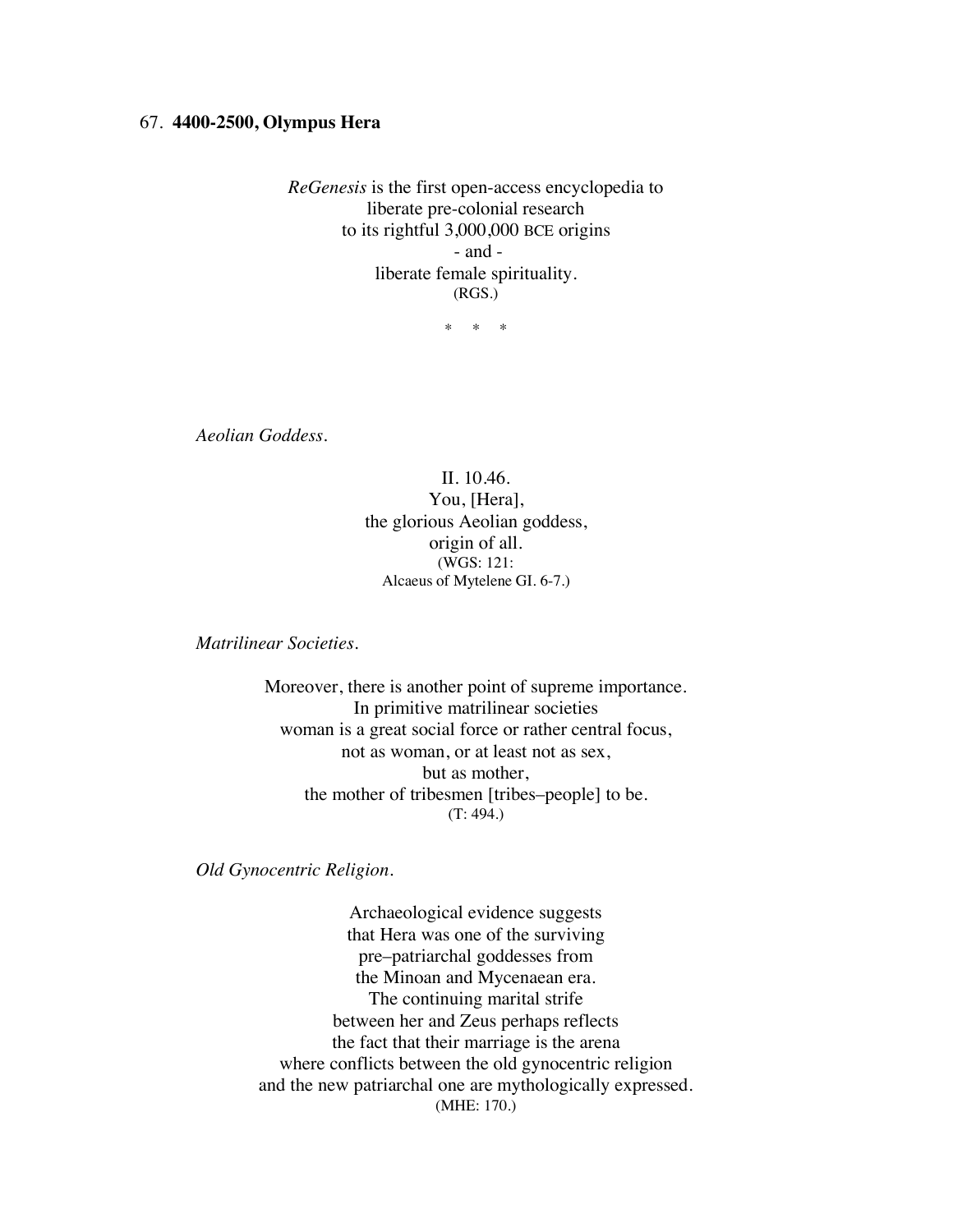*Greek Classical Mythology.*

Each of the Goddesses is deprived of the power that once was hers. In Homer, Hera, once the autonomous Goddess of the Argive plain and of Samos, becomes the frustrated and unhappy wife of Zeus. (ROG: 65.)

*Zeus and Hera.*

This Olympian line–up of deities was headed by the ill–matched couple of Zeus and Hera, and included Athena, Aphrodite, Apollo, Poseidon, … projecting a view of the world, which we may guess was in the interests of a dominant class of Greek society. (MHE: 150.)

*Hora.*

Hera's name is cognate with *Hora* or Year: root of heresy is from Greek *heritas* meaning to choose. (See below.)

*Greek Hera.*

Translation of a Mycenaean word signifying *Queen* or *Lady*, by which the Greek people called this *Goddess*. (MMRS: 489.)

*Hera.*

*Hera*–*tage. (*PFK: 444.)

*True Heiresses.*

Both Hera and Athena, are true heiresses of the Old European pantheon. (GGE: 150.)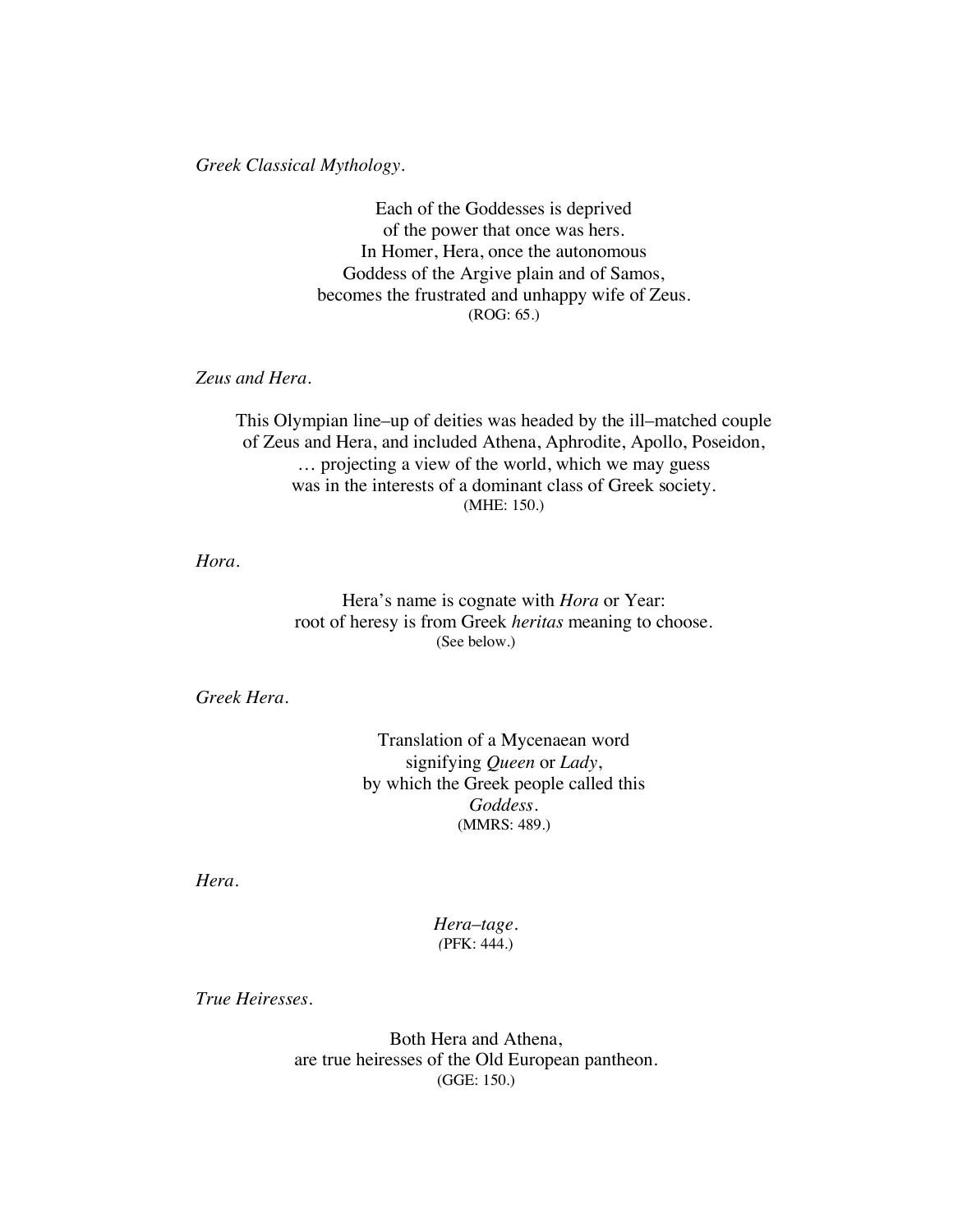## *Castrating Olympian Nature.*

The mother is no parent of her 'child,' Only the nurse of the young seed within her. The male is parent, she as outside friend cherishes the plant, if fate allows its bloom. (T: 500-501.)

Given ongoing research and new discoveries of indigenous pre–Hellenic (prepatriarchal?) passage, the Pelasgians dating for the "Olympian Hera" entry is 4400-2500 and will be updated as further information unfolds.

Hera is introduced by two classics: Jane Ellen Harrison's *Themis –* and – Charlene Spretnak's, *Lost Goddesses of Early Greece.*

> Hera was indigenous and represents a matrilinear system; she reigned alone at Argos, at Samos, her temple at Olympia is distinct from and far earlier than that of Zeus. Her first husband, or rather consort, was Herakles [Heracles]. The conquering Northerners pass from Dodona to Thessaly. Zeus drops his real shadow–wife, Dione, at Dodona, in passing from Thessaly to Olympia, and at Olympia Zeus, after the fashion of a conquering chieftain, marries Hera, a daughter of the land. In Olympos [Olympus] Hera seems merely the jealous and quarrelsome wife. In reality she reflects the turbulent native princess, coerced but never really subdued by an alien conqueror (T: 491).

In patriarchal mythology, Hera becomes the wife of Zeus, although the connection of Zeus with Hera through the sacred marriage is a 'late and superficial usage.' Hera is portrayed as Zeus' troublesome, disagreeable wife in a stormy marriage. The archaic theme of parthenogenesis is found in Homer's work several times in connection with Hera linking her to the older matrifocal world (LG: 80-81).

In ancient Asia Minor (Assuwa) and pre–European Europe (WGS: 173), *Hieros Gamos* (sacred marriage) was "from whence a royal sovereign gets her/his power and this is the goddess herself." (APL: 2-23-1999.) In *Re-Genesis*, these goddesses are known as cathedra goddesses, including 'Hera of the Golden Throne' as in the Iliad. (TLG: 160.)

Cathedra is defined as the official chair or throne of one in a position of prominence. Erich Neumann speaks of the seated deities as the 'original form of the enthroned Goddess' (RG: 29). This designation is illustrated throughout via extensive GSA cathedra goddess images from: Anatolian Alaca Hüyük and Çatal Hüyük, plus Sicily, Egypt, Carthage, Cyprus, Sumer, Spain, Vinca, Greece, Poland, France, Canaan/Israel as well as St. Peter's Basilica in Rome (DM: 115-164; SGM: 32; TGG: 32-39; RGS). (RGS: 7100-6300, Cathedra Goddess of the Beasts: Çatal Hüyük, Anatolia).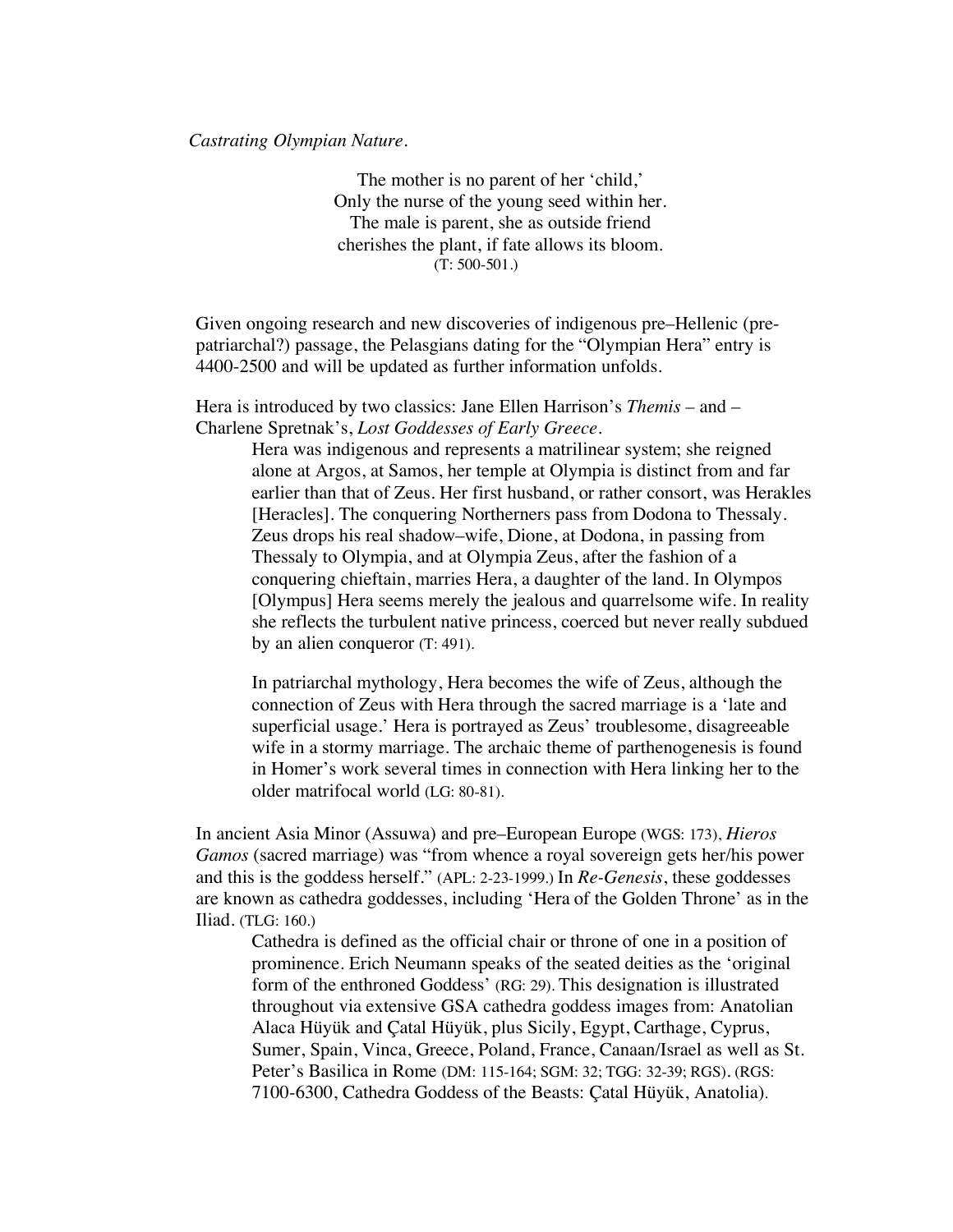In later Indo–societies such as Classical Greece, the queen–consort was sublimated and dis–empowered. Other queen – consort goddesses in the patristic pantheons of Sumer and Rome also played more limited, *feminine* (adjunct) roles than previously. These sovereign *Hieros Gamos* goddesses were divided and fitted into compulsory marriages "limiting categories, subjugated, objectified, restricted to less powerful *feminine* hegemonies." Wilshire adds that " purpose and reason for being was defined primarily by her relationship and service to a male – *his* wife, *his* mother, *his* daughter, *his* muse and inspiration, and so forth." (VMC: 43; RGS.)

According to Herodotus, Hera was taken over by the Greeks from the Pelasgians, the indigenous people in northern Greece. Her name *e-ra*, as it appears in the Linear B tablet, is not Indo–European origin. Homer and Plato connected her name with the air. Ludwig Preller in 1854 in his book on Greek Mythology described Hera as a *feminine* [female] aspect of the sky, the air, which encompasses the aspect of female fertility. …Both Hera and Athena, are true heiresses of the Old European pantheon (GGE: 150).

Puhvel suggests that the transitional chronology was around 2000 BCE if not earlier with the gradual emergence from the North of the Greek–speaking Indo– Europeans and completed with the Dorians around 1200 BCE. (Crete was the exception here.) By 1600 BCE, mainland Greece was ruled by Greek warlike aristocracy from areas such as Mycenae. (CM: 128.)

Harrison adds to this discussion about the emergence from the North of the Greek–speaking Indo–Europeans:

> Zeus, father of gods and men, Zeus the sky–god, with all the heavy fatherhood of Wuotan, is a Northerner. … As the father, though perhaps not wholly as the Sky–God, he is the projection of northern fatherhood. He or rather his fatherhood, came down from the north with some tribe, or tribes, whose social system was patrilineal (n. 1). Hera was indigenous and represents a matrilinear system; she reigned alone at Argos, at *Samos* her temple at Olympia is distinct from and far earlier than that of Zeus (T: 491). [A] change of social structures indicates either racial change or some profound political upheaval. It is, I think, probable that the indigenous population whose social structure was matrilinear was not Indo–European at all but belonged to the same race as the Hittites of Asia Minor (T: 491, n. 1).

Harrison continues with Phratria considerations including an example of the castrating nature of females.

> As patrons of the Apatouria, Zeus and Athena bear the titles Phratrios and Phratria. The Phratria is the brotherhood of those who have the same father. It has nothing to do with … those who have the same mother; it is of the patrilineal, not the matrilinear structures. When in the Eumenides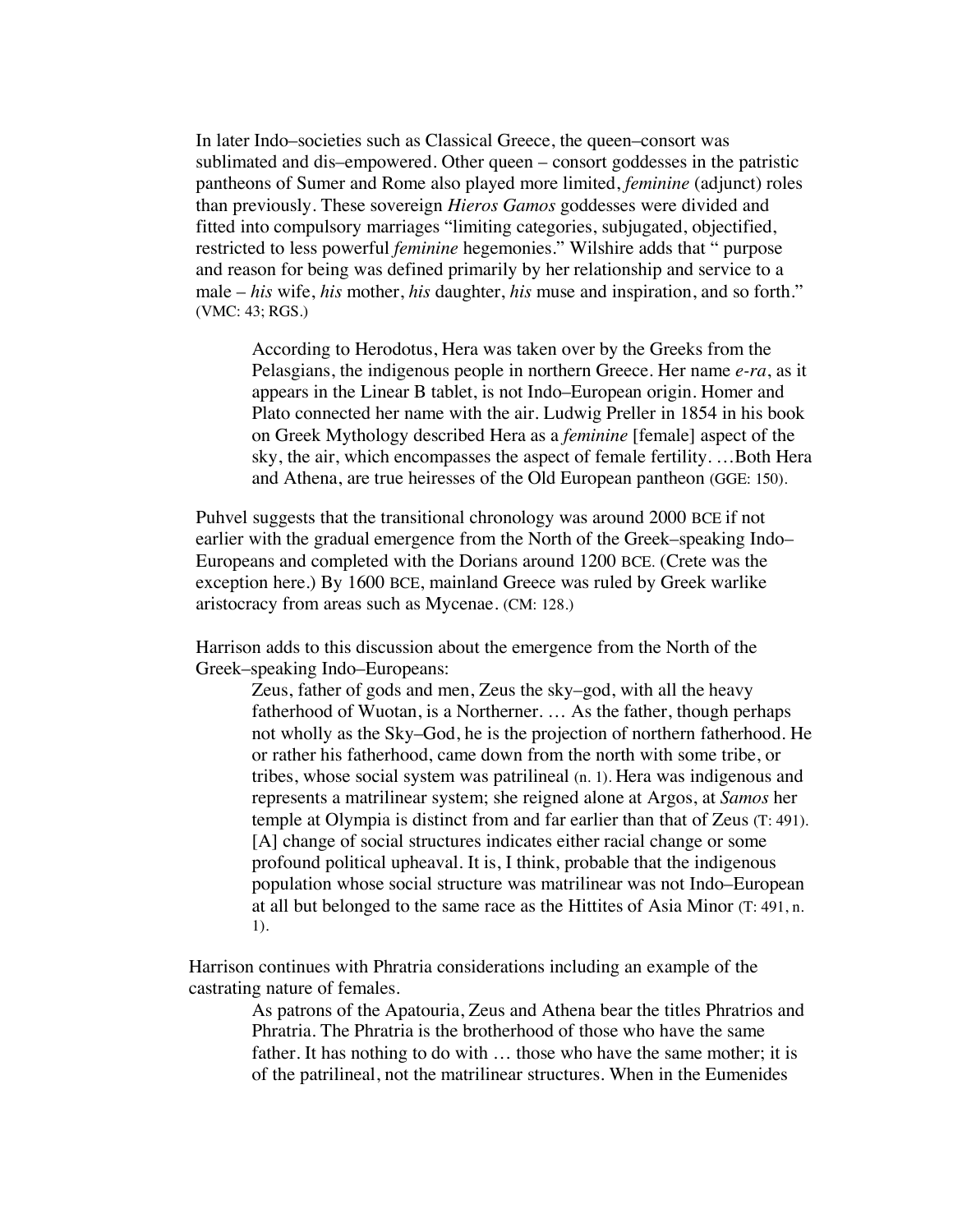the Erinyes ask of Orestes, slayer of his mother, 'What brotherhood will give him holy water? Apollo is ready with his answer:

> *This too I tell you, mark how plain my speech, The mother is no parent of her 'child,' Only the nurse of the young seed within her. The male is parent, she as outside friend Cherishes the plant, if fate allows its bloom. Proof will I bring of this mine argument. A father needs no mother's help. She stands, Child of Olympian Zeus, to be my witness, Reared never in the darkness of the womb. Yet fairer plant than any heaven begot.'*

This alliance of the three Olympians of *Eumenides,* Zeus, Apollo and Athena brings us to a curious point. The bond we feel, is non–natural; the three gods stand together not because there is any primitive link, any common cultus, but as projections, representations of patriarchy, pushed to the utmost. They are trinity of Phratrioi, Patrooi (T: 500-501).

For further Zeus (also Dionysus) research:

Poruciuc, Adrian. *Prehistoric Roots of Romanian and Southeast European Traditions*. Eds. Joan Marler, and Miriam R. Dexter. Sebastopol, CA: Institute of Archaeomythology, 2010. (PRR: 54-61.)

Hera's ancient sites, symbols, and temples frequently included a sacred tree–of– life, later true for biblical Asherah and many other goddesses throughout the Ancient Near East. Hera's tree–of–life is also the annual renewal tree–of–life in the Garden of the Hesperides. Other significant symbols, suggested iconography, and attributes include: the apple and center pentacle - five pointed star; midwifery; healer; cows; lions; agriculture; start of Olympics; and turn of the seasons. Additionally, Hera's name is cognate with *Hora* or Year: root of heresy is from Greek *heritas* meaning to choose.

In her sanctuary/temple on Samos (ancient Parthenos) (PSGR: 316) where she ruled in her own right, is a compelling standing statue (or *xoana*) that is almost identical to Kore in Izmir Anatolia (Anatoia) Turkey. \* Hera's tree was the willow (*lygos*) that was subsequently incorporated into her altar. A statue of seated Hera at Tiryns in the Archive Heraion was carved out of wild–pear wood that Walter Burkert considers the most ancient statue of its kind. (GRA: 86-90.) Relative to ancient Olympics, Hera's sanctuary at Pergamon Anatolia included a gymnasium possibly for similar Olympic sports for young girls as played at Olympia on *Heraia*? On the feast of *Heraia* at Olympia, little girls celebrated seasonal rites and competed in sports including foot races. (These initiating Olympics occurred every four years.) (LG: 86.) Hera's recognition and worship in the ancient Heraion is significantly earlier than Zeus. "At Argos, the early votive terra–cottas of a woman goddess … [and] the Heraion marks her [stature]" (PSGR: 315). Also, note that Zeus and Hera belong to stocks that were not only distinct but tribes that were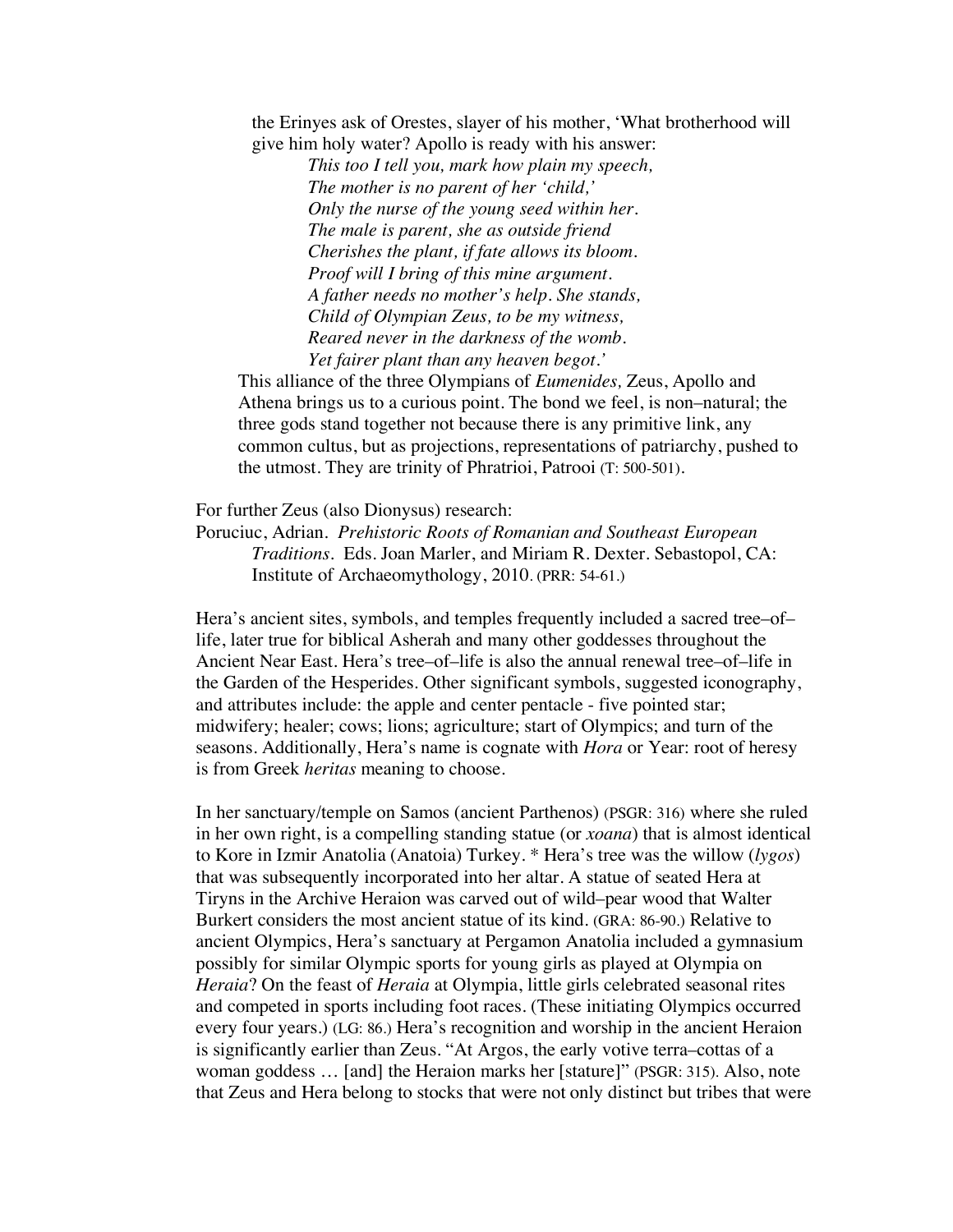combative. (PSGR: 315, n. 1.) Further research is pending not only on the potential tribes in question, but also the nature of the spoils of war, along with compulsory marriages, female subjugation, etc.

\* See GSA images below.

In *Dea Syria*, Lucian amalgamates Hera with *Queen of Heaven* Atargatis, a syncretistic theology shared by numerous other Near Eastern goddesses. (TVG: 57.) Examples of other *Queen of Heaven* deities include: Juno, Astarte – Ishtar, Aphrodite, Cybele, Asherah, Isis, and Caelestis. The origins of the Greco – Roman Virgin Mary are also *Queen of Heaven* (pre-Christian) goddesses: Inanna, Asherah (Asherot), Arinna, Tanit, Anat, Anath, Atargatis, Cybele, Kubaba, Kube, Kube, and Kaaba. Many Queen of Heaven deities are cathedra goddesses "the female power behind the throne – be it that of a queen, princess or goddess." (CK: F1.) Examples are: Isis-Osiris; Ishtar – Tammuz; Inanna – Dumuzi; Atargatis – Adad; Astarte – Adoni; Aphrodite – Adonis; and of course, Mary – Jesus.

Other similarities are noted between Hera and Atargatis. Anahita (translation *undefiled*) was hailed by the epithet of *High Hara*, patron goddess of pregnant women. (TSB: 144.) (At Samos, Hera was praised as *Parthenos*.) Hera and Atargatis shared similar titles related to land recognition. On several occasions, Anahita is imaged with sunrays surrounding her head. (WM: 49.) Other sun goddesses include Hittite Arinna later known as Wurusemu, \* 'the Lady of the Land' and then goddess Arinitti. TOL: 115.) *Themis* speaks of Hera as 'Woman of the Land.' (T: 491.)

\* Further sun goddesses include: Kultepe (Arinitti); Egyptian Sekhmet; Germanic Sunna (Sunnu); Brythonic Aquae Sol (Sulis); (Roman) Sul – Minerva; Celtic Bridget; Baltic Saule; Finnish Paivatar; Siberian Kajae; Arabian Al–Ilat; and Shinto Amaterasu Omikami.

Lucy Goodison introduces Zeus with a more contemporary interpretation in Hesiod's *Theogony.* (153-154.)

Many of the patrimony themes in Hesiod's *Theogony* include the conflict, between father and son reminiscent of the later Oedipus story; the deceitful and potentially castrating nature of the female; even perhaps a primordial allusion to the man's place in love making: on top, enveloping the woman below. Although Hesiod points out heaven's wrong doing in confining his children, the result of the story is to put Earth in a bad light. We are left with a self-righteous, superior and desexualized heaven and an irreparable breach between sky and earth. The separation of a male heaven from a female Earth speaks of [dualistic] changes in the symbolism of up and down, male and female, light and dark. The cosmos is divided (MHE: 153).

The poets seem aware that the Earth they know is a shadow of her former self and has been stripped of powers she held in ancient times. In his *Theogony*, Hesiod tells us that thunder, the thunderbolt and lightning had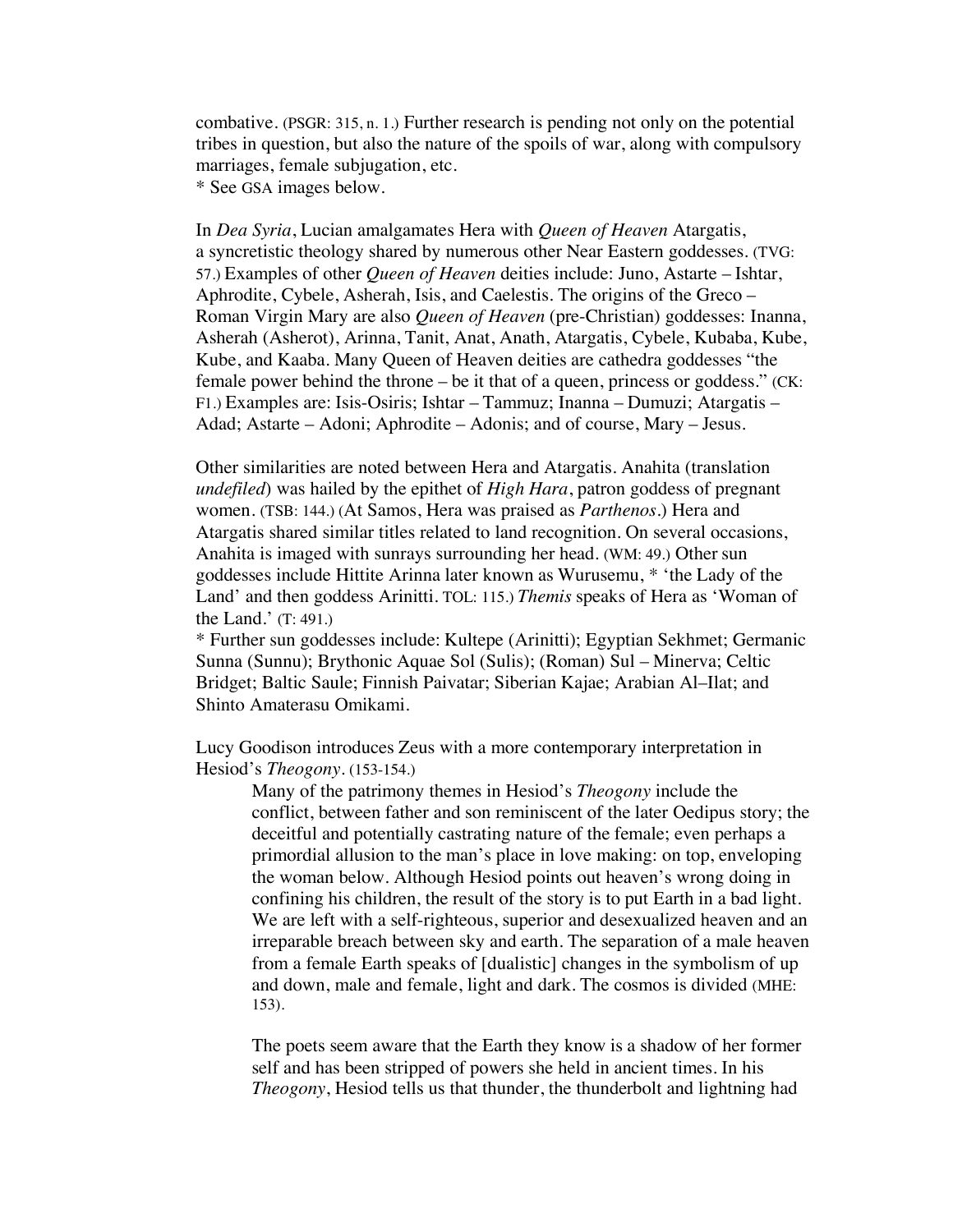been hidden by Earth before they were given to Zeus. Now they are used against her: Homer tells us that the earth groans beneath the battering of Zeus the Thunderer when he is angry. What of the earth–womb's power to procreation, so celebrated in Bronze Age times? Even that is pre-empted by the male. The very same sickle-wielding son of Earth, Kronos, who castrated his father heaven, grows up to swallow his own children (born of the goddess Rhea, another earth figure) so that no son of his could usurp his ruling position. Zeus is the only son who escapes (MHE: 153) by being raised secretly. This is the same [patrimony] story reduplicating: Heaven forced the babies back inside, Kronos swallows them himself as soon as they are outside. In both cases the father interferes with childbirth. We have, if not 'womb envy,' certainly disregard for, and disempowerment of, the workings of the womb. The succession problems of the divine royal family are not solved until the next generation, when Zeus settles the matter once and for all by swallowing his wife [consort?] Metis whole; he then gives birth himself to Athena, an 'honorary male' goddess lacking in female sexual attributes. The myth could be interpreted as showing the attempts of male divinities, over three generations, to deny and appropriate the procreative power of the earth-womb in the vocabulary of myth (MHE: 153-154).

Further research on Hera and the Linear B tablets:

1450-1100 Late Bronze Age Crete/Post-palatial/Late Minoan (LM IB/IIIA–LM IIIC). (RGS.) (Late Bronze Age Crete, or biblical Caphtor, is known for the mainland introduction of Mycenaean Linear B.)

Further *Queen of Heaven* research: 5000-4900, Inanna in Uruk, Mesopotamia; 4000, Sumer, Mesopotamia, and Mythologems; 2000, Asherah; 1450-1260, Hattusa and Yazilikaya, Anatolia; 1000, Ephesus, Anatolia; 800, Tanit (also Taanit, Ta'anit, Tannit, or Tannin); 600-398, Anat/Asherah and Yahweh, Egypt; 586, Destruction of the First Temple, Jerusalem Exile; 200, Greece and Pergamon, Anatolia; and 100, Mecca, the Ka'aba and Sacred Stones. (RGS.)

Further Hera research: 7000-3500/1450 Old Europe; 4400-2500, Kurgan Invasions Bring Catastrophic Destruction to Old Europe; 1100-800, Mediterranean Dark Ages. (RGS.)

Further cathedra goddesses research: 8300-4500, Sha'ar Hagolan (Sha'ar Ha– Golan); 7250-6150, Çatal Hüyük, Anatolia; 7100-6300, Cathedra Goddess of the Beasts; 5500-3500, Cucuteni (Tripolye) Culture, Eastern Europe; 5400-3500, Ancient Aphrodite: Chalcolithic or Copper Age; 4000-3000, Egypt, Africa, and Cathedra Goddesses; 3250, Scorpion Tableau, Earliest Egyptian Proto-Hieroglyphics; 3000-2000, Anatolia, Kubaba and the Hittites; 2500, Inanna, Holder of the Me; 2000, Asherah; 800-700, Kuntillet Ajrud and Khirbet El-Qom; 750-650, Cybele and King Midas, Anatolia; 550, Cathedra Goddess Kourotrophos, Megara Hyblaea, Sicily; and 400, Cathedra Goddess Isis. (RGS.)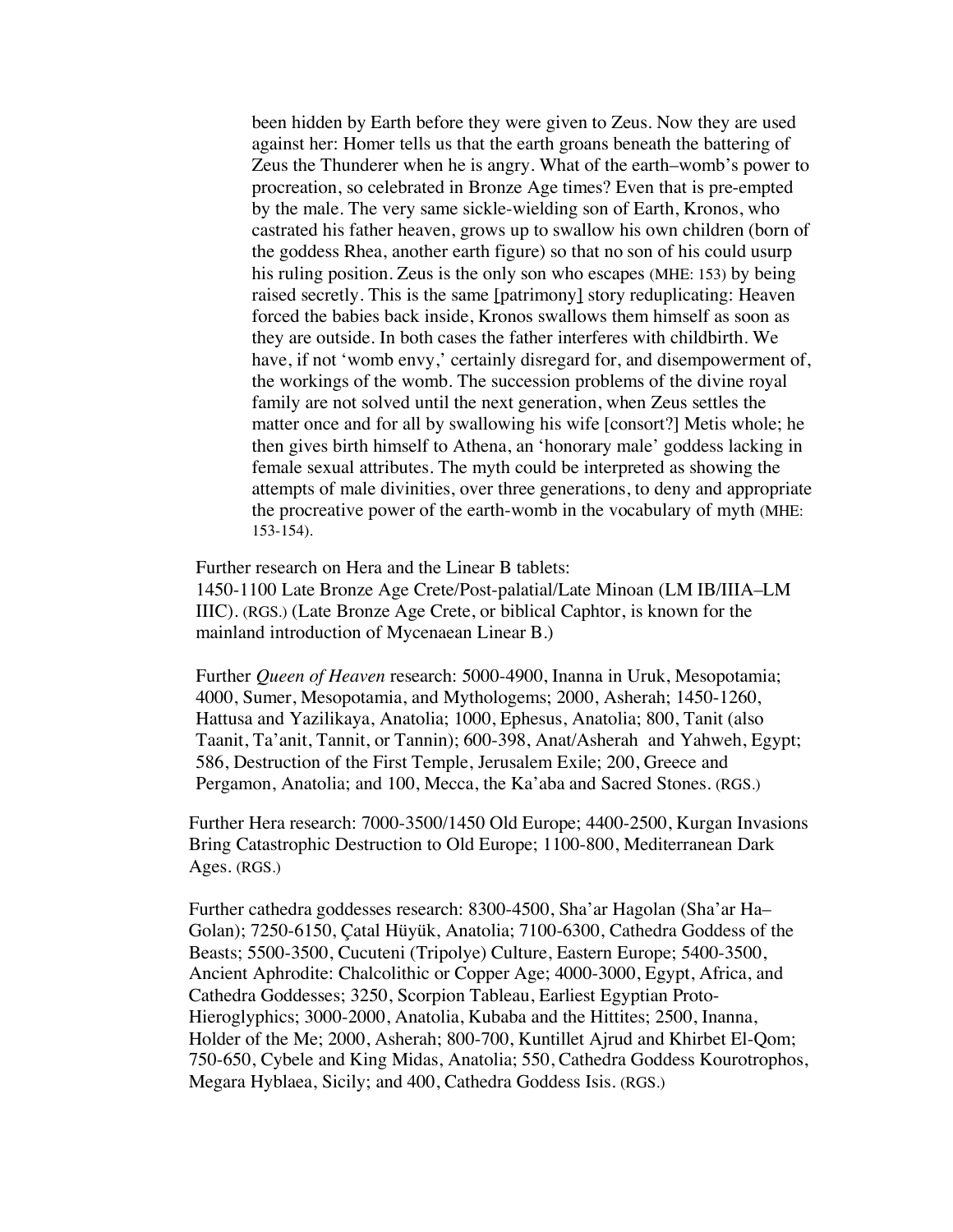According to numerous scholars including M. Zour, S. Farzin, and B. Aryanpour, the mother of the gods embodied unequalled preeminence including royal ascendancy to the throne through matrilineal lineage (WA). *Hieros Gamos* frequently included apotheosis (deification) of the king plus land stewardship (CDBL: 132-133, WDSS0: 182-3). Selected examples are: Egyptian Hatshepsut –Thothmes; Middle Elamite period Goddess Kiririsha and gods Inshoshimak and Houmban; Goddess Anahita and King Narseh's investiture (PHM: 188) as legitimacy of male kings was only through the mother's (matrilineal) side (WA: 233); Phrygian Matar Cybele (Kybele) and her son – lover Attis (CAA: 18-20, MG: 398-400); and god –son – husband Kabeiros (Kadmilos, Korybas) of Samothracian Mother Goddess (GOG: 87). (RGS: 7000, Hieros Gamos).

Additional examples of *Hieros Gamos* and goddesses/queens venerated alongside of male gods/kings/princes are: Hebrew Asherah – Baal/Yahweh (MOO: 376); \* Ugaritic/Canaanite Athirah-El (bull) (MOO: 376); \*\* Shekhinah – Yahweh (HG: 105-111); Babylonian Aruru (Asherah/Ashratum) – god Anu (TGA: 39, MOO: 376); Punic Tanit – Baal Hammon (MOO: 378); N. Syrian Tanit – Lord of Mount Amanus (MOO: 378); Sumerian Inanna – Dumuzi (MOO: 383); Levant Astarte – Baal (GGL: 131); Sumerian (not Semitic) Ishtar – Tammuz (MOO: 383); Greek Aphrodite – Adonis (MOO: 383); Hittite/Phrygian Cybele and Attis (SMA: 54); Adam and Eve; \*\*\* Sarah and Abraham; and Lady Ikoom, Snake Queen and mother of lord Wa'oom Uch'ab Tzi'kin, royal ruler of the Mayan Snake Dynasty c. 562 AD (TSK: 16). (Also note subsequent Mayan Snake Queen named K'abel (TSK: 16)). \* Astarte/Athart/'ttrt was 'Baal's Other Self' (GGL: 131). \*\* According to Ugaritic texts, Canaanite Athirah is Hebrew Asherah (MOO: 376).

\*\*\* Or, Eve and Adam? (RGS: 7000, Hieros Gamos.)

Further Hieros Gamos research: 7000, Hieros Gamos; 7000-3500 (1450), Old Europe; 3200-539, Proto Elamite Goddesses and Matrilineal Aspects; 3000, First Dynasty, Egypt; 3000-1450, Gournia; 2613-2494, Hathor's Dendera (Denderah) Temple, Egypt; 1800, Re-Visioning Goddess Sarah; 1750, Hammurabian Dynasty, Babylon, Ishtar, and Inanna; 1479-1425 Tuthmosis III, Egyptian King; 1000, Ephesus, Anatolia; 900, Taanach, Canaanite Libation Stand; 750-650, Cybele and King Midas, Anatolia; 323-30, Temple Kom Ombo, Egypt; and 200, Winged Victory (RGS.)

Further bibliographic research on Hieros Gamos:

- Baring, Anne, and Jules Cashford. *The Myth of the Goddess: Evolution of an Image*. London, England: Viking, 1991. (MG.)
- Birnbaum, Lucia Chiavola. *Black Madonnas: Feminism, Religion, and Politics in Italy*. Boston, MA: Northeastern University Press, 1993. (BLM.)
	- \_\_\_\_\_. *Dark Mother: African Origins and Godmothers*. San Jose, CA: Authors Choice Press, 2001. (DM.)

Corrington, G. P. "The Milk of Salvation: Redemption by the Mother in Late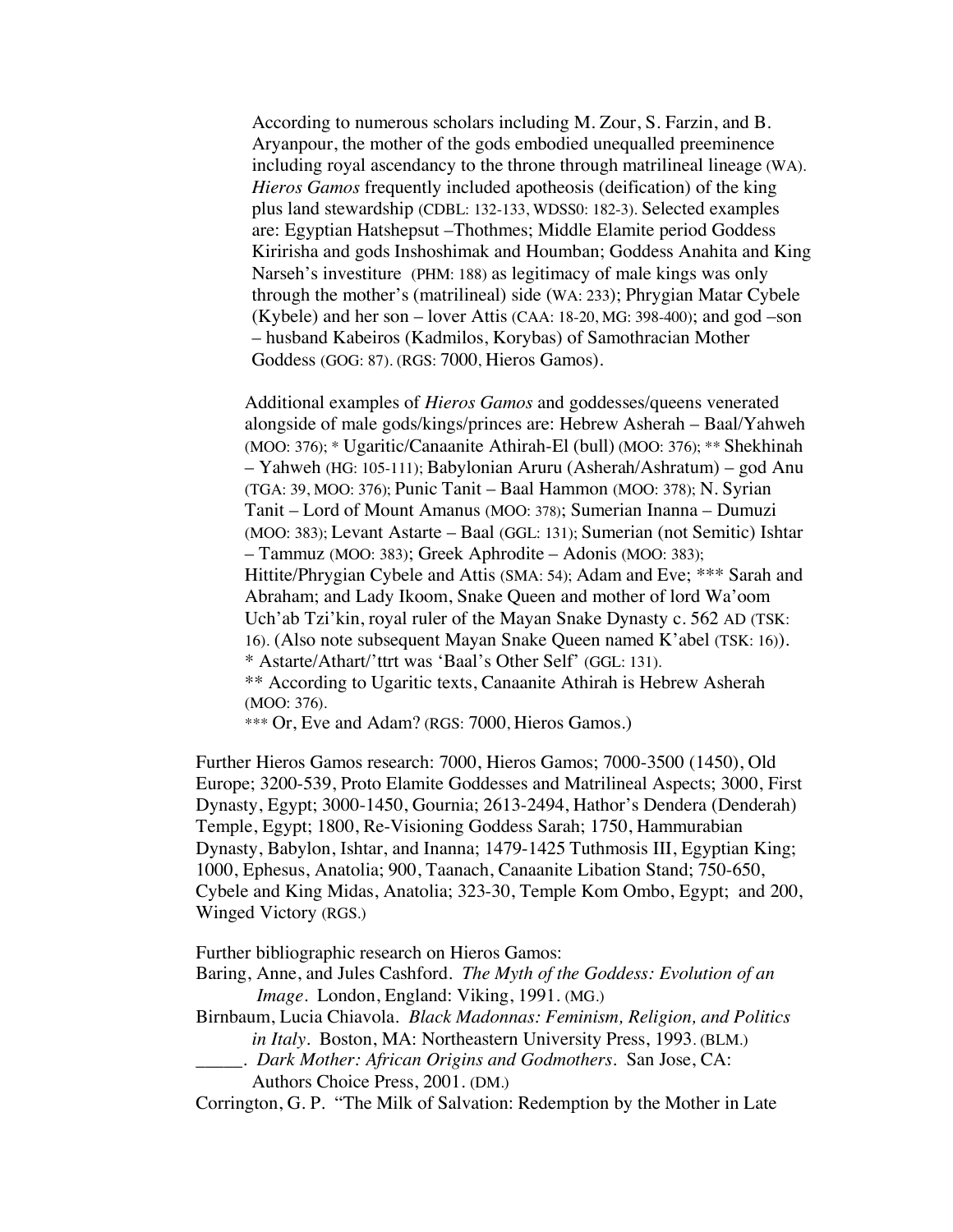Antiquity and Early Christianity." *Harvard Theological Review* 82.4 (1989): 393-420. (TMOS.)

- Diakonoff, I. M. "Women in Old Babylonia not under Patriarchal Authority." *Journal of the Economic and Social History of the Orient 29.3* (Oct. 1986): 225-238. (WOB.) (Excellent primary sources.)
- Gimbutas, Marija Alseikaite. *The Living Goddesses*. Supplemented and Ed. by Miriam Robbins Dexter. Berkeley, CA: University of California Press, 1999. Proof copy. (TLG.)
- Kerenyi, Carl. *Zeus and Hera: Archetypal Image of Father, Husband and Wife*. Princeton, NJ: Princeton University Press, 1975. (ZAH.)
- \_\_\_\_\_. *The Gods of the Greeks*. 1951. London, England: Thames and Hudson, 1982. (GOG.)
- Lapinkivi, Pirjo. *The Sumerian Sacred Marriage in the Light of Comparative Evidence*. Helsinki, Finland: Neo-Assyrian Text Corpus Project, 2004. (SSM.)
- Lerner, Gerda. *The Creation of Patriarchy.* Oxford, England: Oxford University Press, 1986. (TCOP.)
- Lutzky, Harriet. *Shadday as a Goddess Epithet. Vetus Testamentum* 48, Fasc. 1 (Jan. 1988): 15-36. (SGE.)
- Murray, Margaret Alice. *The Splendour That Was Egypt*. London, England: Sidgwick and Jackson, 1977. (STWE.)
- Neumann, Erich*. The Great Mother: An Analysis of the Archetype*. 2nd Ed. Trans. Ralph Manheim. Princeton NJ: Princeton University Press, 1963. (TGM.)
- Sheres, Ita and Anne Kohn Blau. *The Truth about the Virgin*. New York, NY: Continuum, 1995. (TAB: 93.)
- Wakeman, Mary K. "Ancient Sumer and the Women's Movement: The Process of Reaching Behind, Encompassing and Going Beyond." *Journal of Feminist Studies in Religion* 1.2 (Fall 1985): 7-27. (ASWM.)
- Zorich, Zach. "The Snake King's New Vassal." *Archaeology* 66.6 (Nov.-Dec. 2013): 16. (TSK.)

Further double/twin goddess including double-axe research: 30,000 Labyrinths, Spirals, and Meanders; 26,000, Grimaldi Caves; 25,000-20,000, Goddess of Laussel; 7250-6150, Çatal Hüyük; 6000, Sicilians to Malta; 5500-3500, Cucuteni (Tripolye)) Culture, Eastern Europe; 5400-4100, Vinca Culture and Bird and Snake Culture; 5200, Malta and Gozo; 4000, Alaca Hüyük, Anatolia; 3500, Anatolia, Arinna, and Other Goddesses; 3000, Middle Indo-European Bronze Age; 3,000, Tell Brak; 2600-2000, Early Bronze Age, Crete, Chthonian; 1790- 1700, Goddess of Kultepe, Anatolia; 1750, Ishtar; 1000, Double Goddess Transition; 630-620, Goddess Kore, Izmir Turkey; 500, Greek Mysteries; and 282-263, Demeter's Priene Temple. (RGS.)

## Further Hera research:

Benko, Stephen. *The Virgin Goddess: Studies in the Pagan and Christian Roots of Mariology*. Leiden, Netherlands: E. J. Brill, 1993. (TVG.) Connelly, Joan Breton. *Portrait of a Priestess: Women and Ritual in Ancient*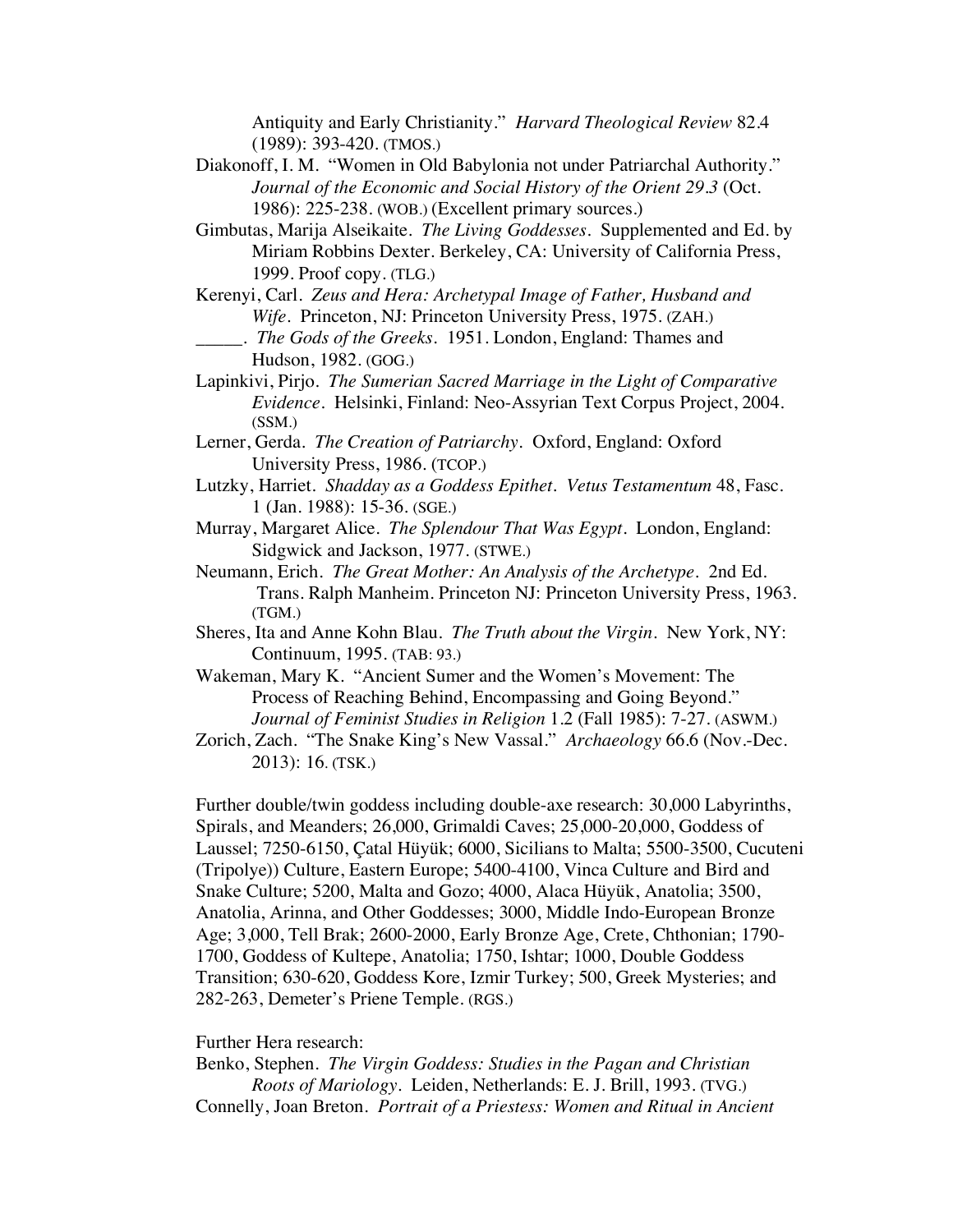*Greece*. Princeton NJ: Princeton University Press, 2007. (PP.)

- Dexter, Miriam Robbins. *The Living Goddesses*. Supplemented and Ed. By Miriam Robbins Dexter. Berkeley, CA: University of California Press, 1999. Proof copy. 149. (TLG.)
- Harrison, Jane Ellen. *Themis: A Study of the Social Origin of Greek Religion.* 1963. London, England: Merlin Press, 1977. (T.)
- \_\_\_\_\_. *Prolegomena to the Study of Greek Religion.* 1962. London, England: Merlin Press, 1980. (PSGR.)
- Kerenyi, Carl. *Zeus and Hera: Archetypal Image of Father, Husband and Wife*. Princeton, NJ: Princeton University Press, 1975. (ZAH.)
- Nilsson, Martin Persson*. The Minoan-Mycenaean Religion and its Survival in Greek Religion.* 1927. *New* York, NY: Biblo and Tannen, 1950. (MMRS.)
- Rigoglioso, Marguerite. *Bearing the Holy Ones: A Study of the Cult of Divine Birth in Ancient Greece*. Diss. California Institute of Integral Studies, 2007. Ann Arbor, MI: ProQuest/UMI, 2008. (Publication No. AAT 3286688.) (BHO.)
	- \_\_\_\_\_. *The Cult of Divine Birth*. New York, NY: Palgrave Macmillan, 2009. (CD.)
- Scully, Vincent. *The Earth, The Temple, The Gods*. 1962. New Haven, CT: Yale University Press, 1979. 41-69. (ETG.)
- Stapinski, Helene. "A Solitary Pilgrim Among the Ruins." *New York Times*, Mar. 8, 2015: 1, 9. (SPA.)

Further Cypro-Minoan, Classical Cypriot, Cretan hieroglyphic Linear A and B research that supports a systemic affinity with the 'cultural milieu of Western Asia' (including Vinca and Tisza):

- Dexter, Miriam Robbins. "The Frightful Goddess: Birds, Snakes and Witches." *Varia on the Indo*–*European Past: Papers in Memory of Marija Gimbutas.* Eds. Miriam Robbins Dexter, and Edgar C. Polomé. *Journal of Indo-European Studies* Monograph No. 19 (1997): 124-151. (FG.)
- Finkelberg, Margalit. *Greeks and Pre-Greeks: Aegean Prehistory and Greek Heroic Tradition.* Cambridge, England: Cambridge University Press, 2005. 54-64. (GPG.)
- Fox, Margalit. *The Riddle of the Labyrinth: The Quest to Crack an Ancient Code.* New York, NY: Harper Collins, 2013. (RL.)
- Gimbutas, Marija Alseikaite. *Goddesses and Gods of Old Europe, 6500-3500 BC: Myths and Cult Images.*  $2^nd$  Ed. London, England: Thames and Hudson, Ltd., 1984. 149-150. [*The Gods and Goddesses of Old Europe, 7000-3500 BC: Myths, Legends, and Cult Images.* Berkeley, CA: University of California Press, 1974.] GGE.)
- \_\_\_\_\_. *The Civilization of the Goddess: The World of Europe*. San Francisco, CA: Harper, 1991. 35-41, 52, 309, and 319. (COG.)
- \_\_\_\_\_. *The Living Goddesses*. Supplemented and Ed. by Miriam Robbins Dexter. Berkeley, CA: University of California Press, 1999. 149. Proof copy. (TLG.)
- Haarmann, Harald. *Early Civilization and Literacy in Europe: An Inquiry into*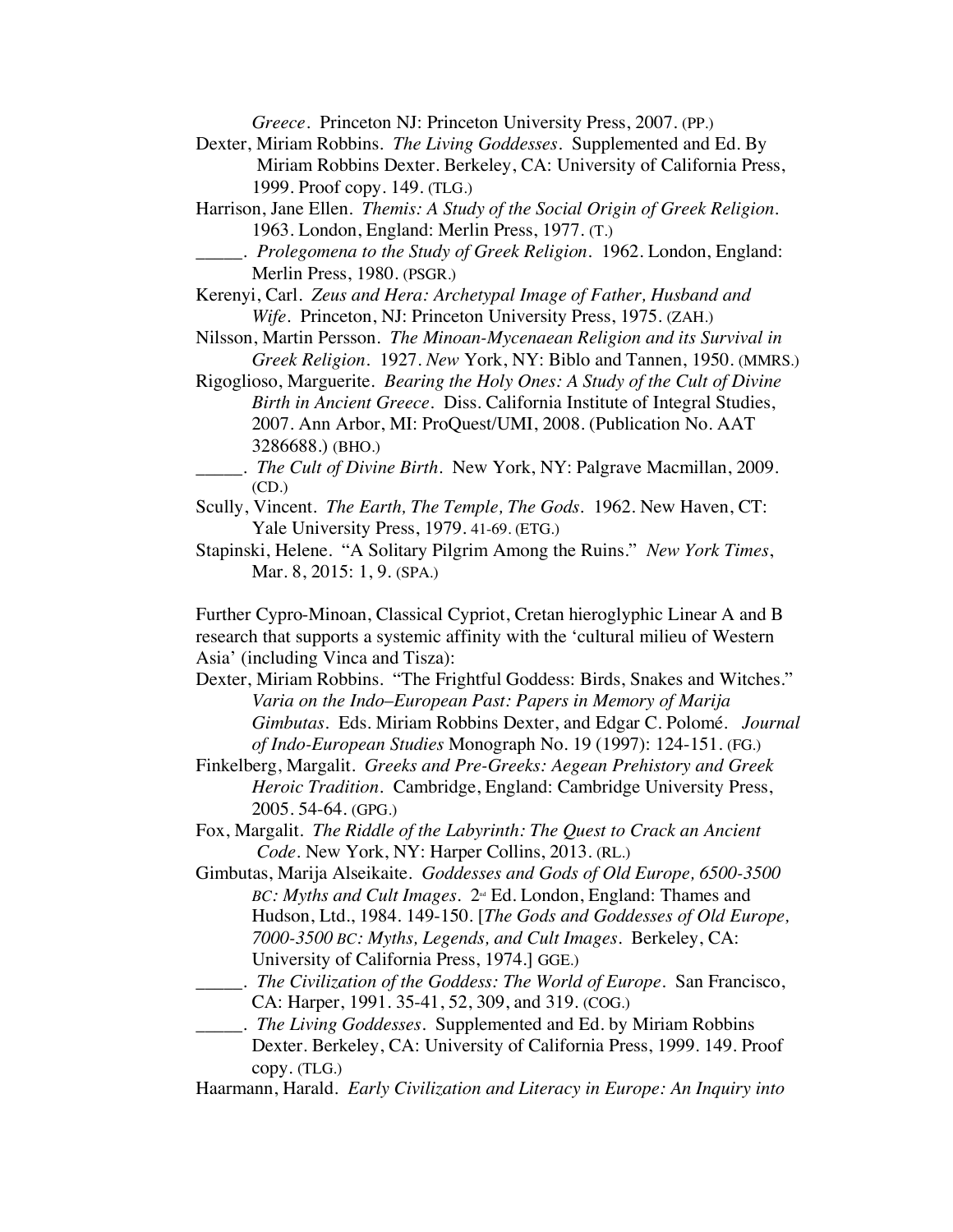|          | Cultural Continuity in the Mediterranean World. New York, NY:<br>Mouton de Gruyter, 1996. (ECLE.)                                                                                                                                                                                                                                                                                                                                                                                                                                                                                                                                                 |
|----------|---------------------------------------------------------------------------------------------------------------------------------------------------------------------------------------------------------------------------------------------------------------------------------------------------------------------------------------------------------------------------------------------------------------------------------------------------------------------------------------------------------------------------------------------------------------------------------------------------------------------------------------------------|
|          | "Writing in the Ancient Mediterranean: The Old European Legacy."                                                                                                                                                                                                                                                                                                                                                                                                                                                                                                                                                                                  |
|          | From the Realm of the Ancestors: An Anthology in Honor of Marija                                                                                                                                                                                                                                                                                                                                                                                                                                                                                                                                                                                  |
|          | Gimbutas. Ed. Joan Marler. Manchester, CT: Knowledge, Ideas and                                                                                                                                                                                                                                                                                                                                                                                                                                                                                                                                                                                   |
|          | Trends, Inc., 1997. 108-121. (WAM.)                                                                                                                                                                                                                                                                                                                                                                                                                                                                                                                                                                                                               |
|          | Ancient Knowledge, Ancient Know-How, Ancient Reasoning:                                                                                                                                                                                                                                                                                                                                                                                                                                                                                                                                                                                           |
|          | Cultural Memory in Transition, from Prehistory to Classical                                                                                                                                                                                                                                                                                                                                                                                                                                                                                                                                                                                       |
|          | Antiquity and Beyond. Amherst, NY: Cambria Press, 2013. (AN.)                                                                                                                                                                                                                                                                                                                                                                                                                                                                                                                                                                                     |
|          | Marler, Joan, Ed. The Danube Script: Neo-Eneolithic Writing in Southeastern                                                                                                                                                                                                                                                                                                                                                                                                                                                                                                                                                                       |
|          | Europe. Sebastopol, CA: Institute of Archaeomythology, 2008. (TDS.)                                                                                                                                                                                                                                                                                                                                                                                                                                                                                                                                                                               |
|          | Marler, Joan, and Miriam R. Dexter, Eds. Signs of Civilization: Neolithic                                                                                                                                                                                                                                                                                                                                                                                                                                                                                                                                                                         |
|          | Symbol System of Southeast Europe. Novi Sad, Hungary: Institute of                                                                                                                                                                                                                                                                                                                                                                                                                                                                                                                                                                                |
|          | Archaeomythology, 2009. (SC.)                                                                                                                                                                                                                                                                                                                                                                                                                                                                                                                                                                                                                     |
|          | Robinson, Andrew. The Man Who Deciphered Linear B: The Story of Michael                                                                                                                                                                                                                                                                                                                                                                                                                                                                                                                                                                           |
|          | Ventris. New York, NY: Thames & Hudson, 2002. (MWD.)                                                                                                                                                                                                                                                                                                                                                                                                                                                                                                                                                                                              |
|          | For considerations on deep evolutionary linguistics:<br>Shryock, Andrew, Daniel L. Smail, and Timothy K. Earle. Deep History: The<br>Architecture of Past and Present. Berkeley, CA: University of California<br>Press, 2011: 103-127. (DH.)                                                                                                                                                                                                                                                                                                                                                                                                      |
| Island.) | Further Zeus and male takeover research:<br>4400-2500, Kurgan Invasions; 1580, Zeus; 1450-1260, Hattusa and Yazilikaya;<br>1450-1100, Late Bronze Age Crete; 1000, Gods; 800-500, Archaic Greek Age;<br>and 200, Greece and Pergamon, Anatolia. (RGS.)<br>(Also see the Pergamon Altar in Berlin's Ancient Near East Museum on Museum                                                                                                                                                                                                                                                                                                             |
|          | Further research on mother – rite to father – right transitions: 92,000, Qafzeh or<br>Kafzeh Cave and Ochre Symbolism; 4400-2500, Kurgan Invasions; 4000-3000,<br>Egypt, Africa, and Cathedra Goddesses; 3000-2780, Egyptian Bronze Age; 2686-<br>2181, Old Kingdom Egypt (2600 Fifth Dynasty); 2600-1100, Late Indo-European<br>Bronze Age; 2370-2316, Akkadian Enheduanna and Inanna's Hymns; 2300,<br>Sumerian Transitions; 2300-2100, Edfu Egypt; 1580, Zeus; 1450-1260, Hattusa<br>and Yazilikaya, Anatolia; 1100-800, Iron Age; 1100-800, Mediterranean Dark<br>Ages; 1000, Double Goddess Transition; 800-500, Archaic Greek Age; 700-550, |

Apollo at Delphi and Didymaion; 668-626, Sumerian Mythology; 587-500, Demise of Sumerian and Babylonian Goddesses; 323-30, Kom Ombo Temple; and 305-30, Esna Temple. (RGS.) (Also see CE entries: 325, Council of Nicaea and Goddesses and Gods; 431, Council of Ephesus and Virgin Mary, Anatolia and Virgin Mary; 570, Mohammed's Birth; 1207-1273, Rumi and Mother.) (RG.)

The following speaks to the theory that *mankind* is not a one size fits all. Over the centuries, there has been a historic shift to a culture and society in which half of the population (*females)* are traditionally regarded as: politically; philosophically; psychologically; professionally; theologically; spiritually; academically;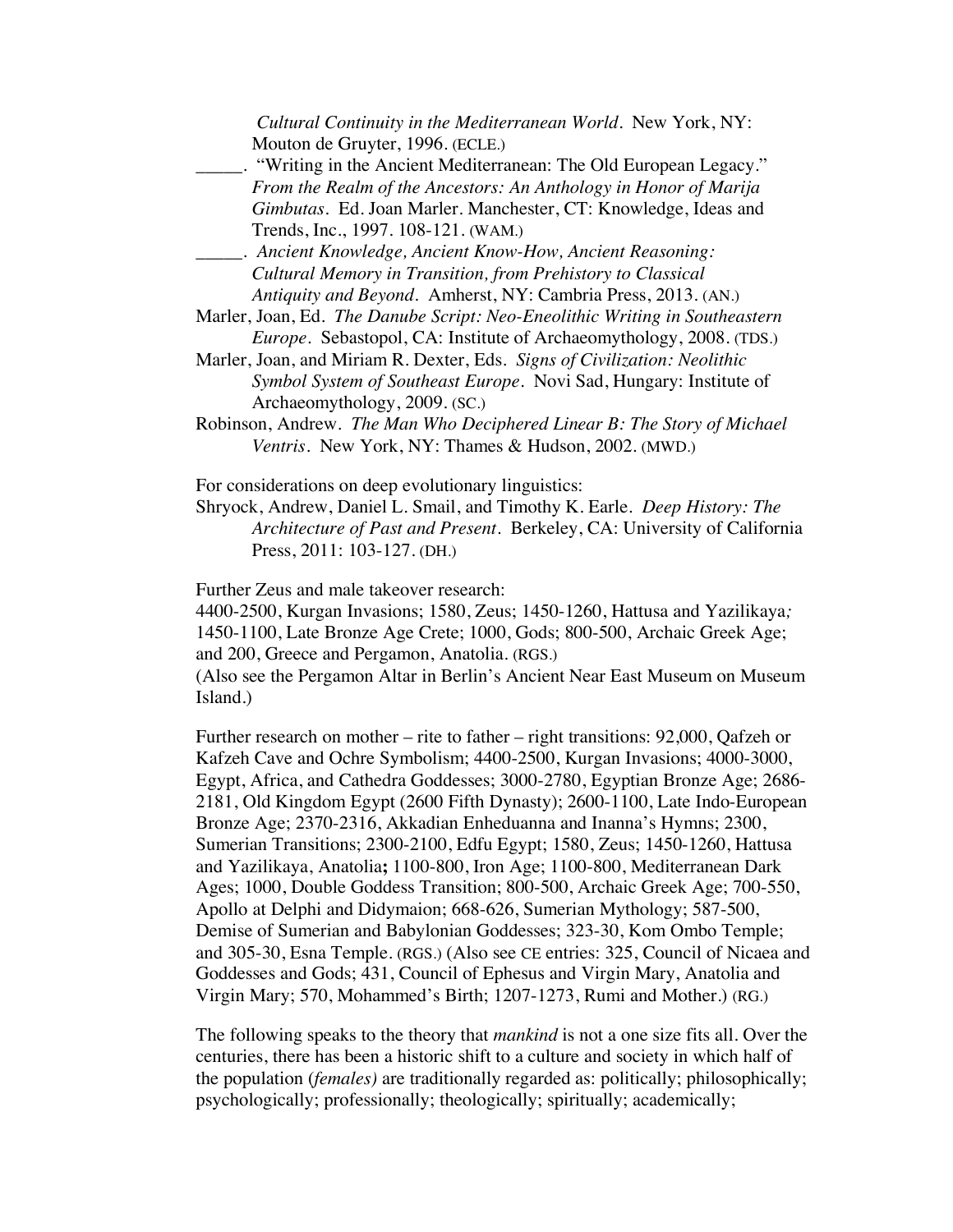scientifically; sexually; biologically and etc. inferior or less than the other half. (MHE: 150.)

The repercussions of this shift in the symbolic plane can be seen NOT only in the division of male gods from female gods, but also in the separation of sky from earth, of mind from body, of spirituality from sexuality. Incorporated into the mainstream of Greek thought and later crystallized in the philosophical writings of Plato, these ideas then pass via Neoplatonism into Christian theology and contribute to the symbolic worldview, which is still dominant in western [global] society today. From this early Greek Geometric period onwards, European culture ceases to offer the imaginative vocabulary for any human being, female or male, to experience themselves as whole and undivided **(**MHE: 150).

This hierarchical dis-order is discussed at length throughout *Re-Genesis* including BCE entries: selected entries include: 4400-2500, Olympus Hera; 3100-2600, Proto Bronze Age Crete, Writing, and Heroes; 3000-1450, Gournia; 2500, Inanna, Holder of the Me; 2400, Sumerian Women in the Akkadian Period; 2400, Lilith and Eve; 2300, Sumerian Transitions; 1750, Hammurabian Dynasty, Babylon, Ishtar, and Inanna; 1580, Zeus; 1100-800, Iron Age; 1000, Gods; 800-500, Archaic Greek Age; 587-500, Demise of Sumerian and Babylonian Goddesses; 500-400 Classical Greek Era and Leading Male Authors; 384-322, Aristotle's Theory of Rational Male Dominance; and First Century BCE-Sixth Century CE, Summary of Female Catholic Priests and Synagogue Leaders. (RGS.)

IMAGE: CATHEDRA HERA: SICILY. PHOTO: © GSA. DESCRIPTION: CATHEDRA HERA WITH APPLE AND FRUIT. SLIDE LOCATION SICILY, SHEET 22, ROW 2, SLEEVE 2, SLIDE #26, BCE. CU\_SIC\_S22\_R2\_SL2\_S26 SHOT ON LOCATION: BRITISH MUSEUM: LONDON, ENGLAND. NOTE 1: AN ICONOGRAPHIC INTERPRETATION OF CATHEDRA (THRONE) HERA INCLUDES HIEROS GAMOS. (APL: 2-23-1999.) NOTE 2: "THE HIEROS GAMOS FROM WHENCE A ROYAL SOVEREIGN GETS HIS [OR HER] POWER AND THIS IS THE GODDESS HERSELF (APL: 2-23-1999)." NOTE 3: FIELDWORK PROJECT 1998-2002.

IMAGE: CATHEDRA THRONE DEITY: UR, BABYLON. PHOTO: © GSA. DESCRIPTION: TERRACOTTA CATHEDRA THRONE DEITY, UR. SLIDE LOCATION NEAR EAST, SHEET 11, ROW 3, SLEEVE 3, SLIDE #13, 2000-105 BCE. CU\_NEA\_S11\_R3\_SL3\_S13.jpg SLIDE LOCATION NEAR EAST, SHEET 11, ROW 3, SLEEVE 3, SLIDE #13, 2000-1050 CU\_NEA\_S11\_R3\_SL4\_S13.jpg VS. > CU\_NEA\_S11\_R3\_SL3\_S13.jpg ON LOCATION: BRITISH MUSEUM: LONDON, ENGLAND. NOTE 1: AN ICONOGRAPHIC INTERPRETATION OF THE CATHEDRA (THRONE) GODDESS INCLUDES HIEROS GAMOS. (APL: 2-23-1999.) NOTE 2: "THE HIEROS GAMOS FROM WHENCE A ROYAL SOVEREIGN GETS HIS [OR HER] POWER AND THIS IS THE GODDESS HERSELF (APL: 2-23-1999)." NOTE 3: FIELDWORK PROJECT 1998-2002.

IMAGE: CATHEDRA MOTHER GODDESS ASHERAH: TEL TAANACH, CANAANITE (NORTHERN ISRAEL.)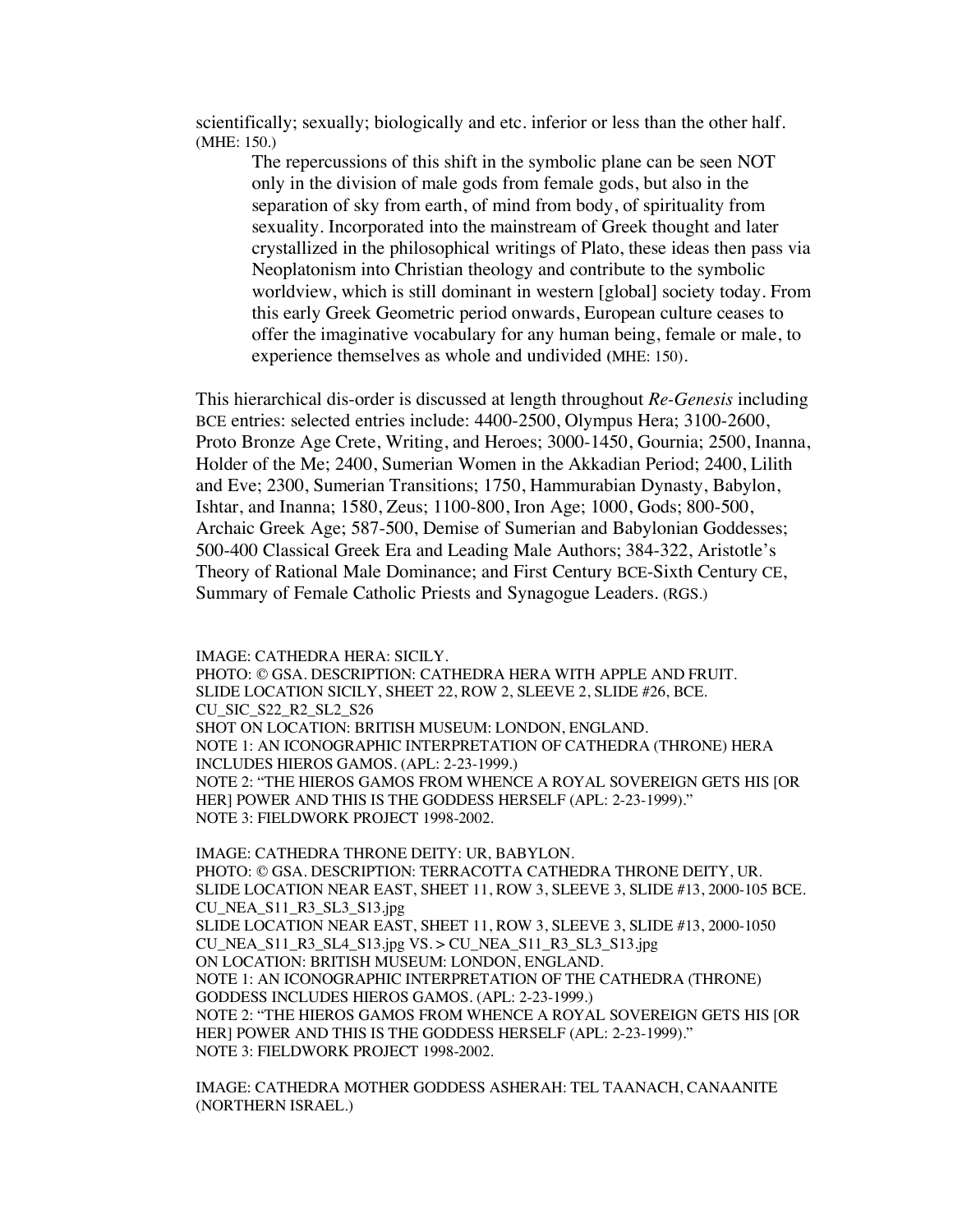PHOTO: © GSA. DESCRIPTION: MOTHER GODDESS ASHERAH (OR ASTARTE) (GGL: 147) SEATED ON A CATHEDRA THRONE BETWEEN TWO LIONESSES. LOCATION TEL TAANACH.

SLIDE LOCATION, SHEET , ROW , SLEEVE , SLIDE #, BCE.

ON LOCATION: ILLUSTRATION/IMAGE IN PROCESS.

NOTE 1: ASHERAH WAS THE PROTOTYPICAL MOTHER GODDESS OF THE SEVENTY CANAANITE GODS AND KNOWN AS "*QNYT* '*LIM*, 'PROCREATRESS OF THE GODS' OR '*UM L*(*M'*): 'MOTHER OF THE GODS.'" (AMST: 47.)

NOTE 2: GODDESS ASHERAH WAS WORSHIPED IN ISRAEL FROM THE DAYS OF THE FIRST SETTLEMENT IN CANAAN, AS THE HEBREWS HAD TAKEN OVER THE CULT [CULTURES] OF THIS GREAT MOTHER GODDESS FROM THE CANAANITES. (HG: 45.) NOTE 3: AN ICONOGRAPHIC INTERPRETATION OF THE CATHEDRA GODDESS INDICATES HIEROS GAMOS. (APL: 2-23-1999.)

NOTE 4: "THE HIEROS GAMOS FROM WHENCE A ROYAL SOVEREIGN GETS HIS [OR HER] POWER AND THIS IS THE GODDESS HERSELF (APL: 2-23-1999)." NOTE 5: FIELDWORK PROJECT.

PHOTO NOTE: ILLUSTRATOR, CHRISI KARVONIDES.

IMAGE: DOUBLE HERAS: BOEOTIA, GREECE.

PHOTO: © GSA. DESCRIPTION: DOUBLE HERAS, BOEOTIA, GREECE. (DG: 85, FIG. 2.17.) AN ALTERNATIVE INTERPRETATION OF THIS DOUBLE GODDESS IS DEMETER/ PERSEPHONE.

SLIDE LOCATION MSC. GREECE, SHEET 2, ROW 2, SLEEVE 3, SLIDE #35, BCE. CO\_MGR\_S2\_R2\_SL3\_S35.

SHOT ON LOCATION: BRITISH MUSEUM: LONDON, ENGLAND.

NOTE 1: AN ICONOGRAPHIC INTERPRETATION OF CATHEDRA (THRONE) HERA INCLUDES HIEROS GAMOS. (APL: 2-23-1999.)

NOTE 2: "THE HIEROS GAMOS FROM WHENCE A ROYAL SOVEREIGN GETS HIS [OR HER] POWER AND THIS IS THE GODDESS HERSELF (APL: 2-23-1999)." NOTE 3: ALTERNATE INTERPRETATION OF THIS DOUBLE GODDESS IS DEMETER/

PERSEPHONE.

NOTE 4: FIELDWORK PROJECT 1998-2002.

IMAGE: GREEK POET: HESIOD.

PHOTO: © GSA. DESCRIPTION: GREEK POET HESIOD, AUTHOR OF *THEOGONY*. SLIDE LOCATION RE-GENESIS PHASE 1, SHEET 2, ROW 4, SLEEVE 1, SLIDE #5, 800- 700 BCE.

IT\_RPO\_S2\_R4\_SL1\_S5.jpg VS > IT\_RPO-S2\_R4\_SL1\_S5.jpg

SHOT ON LOCATION: BRITISH MUSEUM: LONDON, ENGLAND.

NOTE 1: "THE ARCHAIC GREEK AGE GAVE RISE TO EPIC AND LYRIC MYTHOLOGISTS AND POETS INCLUDING HOMER AND HESIOD, C. 800-700 BCE AND SAPPHO (ATTIC GREEK ΣΑΠΦΏ) C. 650-600 BCE (RGS). (RGS: 800-500, ARCHAIC GREEK AGE)."

NOTE 2: HESIOD HAS BEEN LABELED THE FATHER OF GREEK MISOGYNY. (PAE: 15.) NOTE 3:

THE MALE HERO OF GREEK LEGENDS MOVED THROUGH A LANDSCAPE THRONGED WITH FEMALE MONSTERS, WHOM HE MUST DEFEAT OR OUTWIT IN ORDER TO SURVIVE. THE ANCIENT GREEKS CONSIDERED SEXUALITY AS AN ENCROACHMENT ON MALE AUTONOMY. EVEN PROCREATION IS AMBIVALENT IN HESIOD. WOMAN, WHO HAD ONCE BEEN CONSIDERED THE HUMAN IMAGE OF THE GODDESS, IS NO LONGER LINKED TO EARTH'S FERTILITY (PAE: 15).

NOTE 4: ZEUS GAINED SIGNIFICANT EMINENCE IN THE WORKS OF HESIOD'S *THEOGONY*, WHERE ZEUS IS PORTRAYED AS THE LEADING STORM-GOD OF THE GREEK PANTHEON (RGS). (RGS: 1580, ZEUS).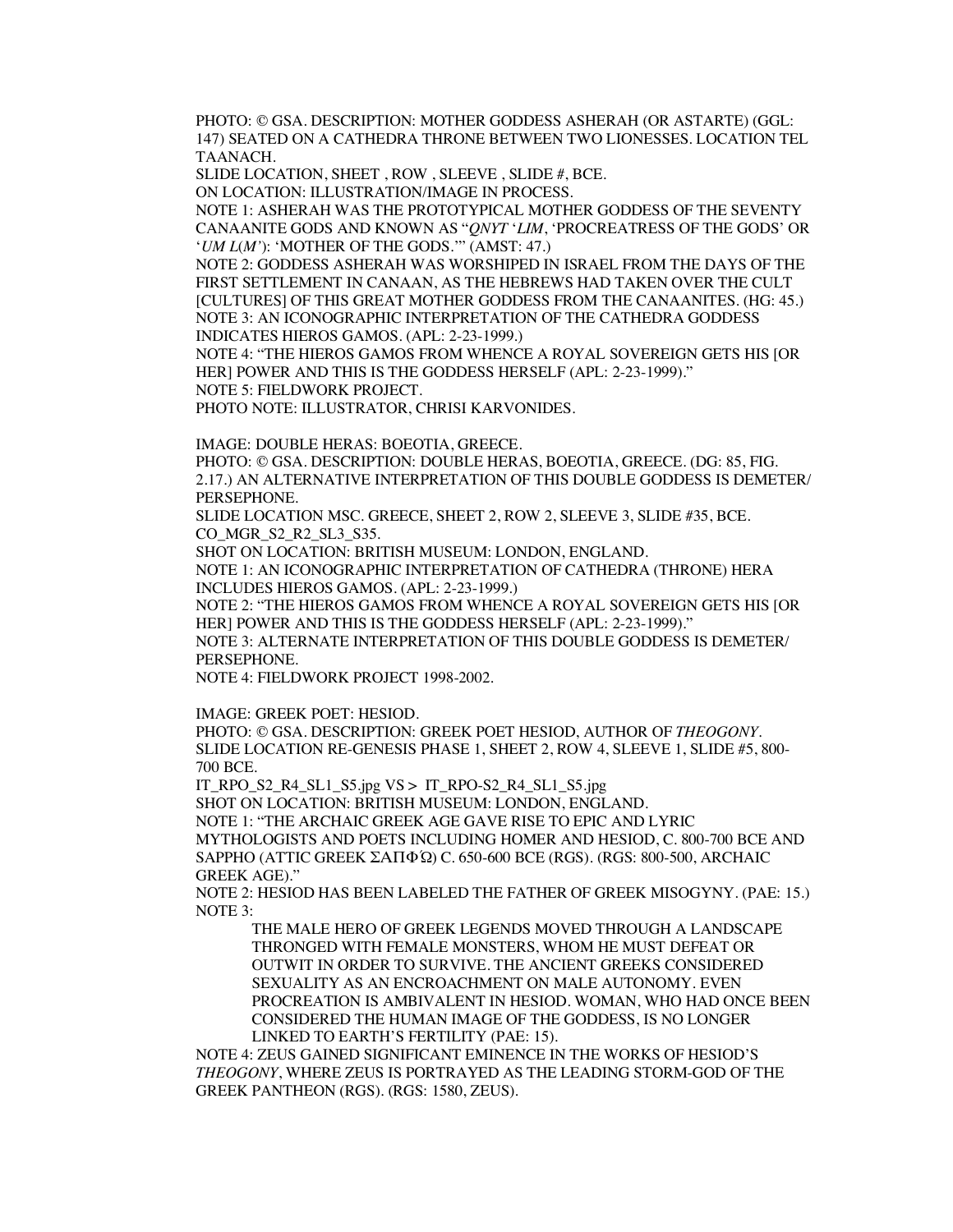IMAGE: ZEUS TEMPLE: PERGAMON OR ANCIENT PERGAMUM, (ANATOLIA) TURKEY.

PHOTO: © GSA. DESCRIPTION: REMAINS OF THE ZEUS TEMPLE, PERGAMON, TURKEY.

SLIDE LOCATION TURKEY, SHEET 113, ROW 3, SLEEVE 3, SLIDE #Bk293, BCE. CO\_TUR\_S113\_R3\_SL3\_SBk293

SHOT ON LOCATION: PERGAMON (ANCIENT PERGAMUM): TURKEY. NOTE 1:

NEW FATHER – RELIGIONS AND MONOTHEISTIC THUNDER AND SKY GODS INCLUDE ZEUS, APOLLO, ALLAH, YAHWEH – ELOHIM, JESUS AND JUPITER: THEIR TEMPLES WERE MOST OFTEN THOSE OF EARLIER GODDESSES (RGS).

NOTE 2:

AS PATRONS OF THE APATOURIA, ZEUS AND ATHENA BEAR THE TITLES PHRATRIOS AND PHRATRIA. THE PHRATRIA IS THE BROTHERHOOD OF THOSE WHO HAVE THE SAME FATHER. IT HAS NOTHING TO DO WITH … THOSE WHO HAVE THE SAME MOTHER; IT IS OF THE PATRILINEAL, NOT THE MATRILINEAR STRUCTURES(T: 500-501). (SOURCE: ENTRY ABOVE.)

NOTE 3: (ALSO SEE THE PERGAMON ALTAR AT BERLIN'S ANCIENT NEAR EAST MUSEUM ON MUSEUM ISLAND.)

NOTE 4: FIELDWORK PROJECT 1986.

IMAGE: ATHENA WITH SERPENT BODICE: VILLA CASALI, ROME. PHOTO: © GSA. DESCRIPTION: ATHENA WITH VERY ACTIVE SERPENTS IN LEFT FOLDS OF BODICE. ATHENA IS NOT A WAR GODDESS BUT PROTECTRESS OF WOMEN AND THE DEAD. SCULPTURE IS FROM THE VILLA CASALI, ROME. SLIDE LOCATION RE-GENESIS PHASE 1, SHEET 3, ROW 1, SLEEVE 4, SLIDE #4, 4th C. BCE.

IT\_RPO\_S3\_R1\_SL4\_S4.jpg

SHOT ON LOCATION: BRITISH MUSEUM: LONDON, ENGLAND.

NOTE 1: KEULS SUGGESTS THAT ATHENA'S BIRTH FROM THE HEAD OF FATHER – ZEUS WAS JUST ANOTHER PATRISTIC FANTASY (TROP: 40-41; RGS). NOTE 2:

THE FATHER CAN FATHER FORTH WITHOUT A MOTHER. HERE SHE STANDS, OUR LIVING WITNESS. LOOK – CHILD [ATHENA] SPRUNG FULL-BLOWN FROM OLYMPIAN ZEUS, NEVER BRED IN THE DARKNESS OF THE WOMB (FV: 116).

IMAGE: ATHENA WITH GORGON AND SERPENTS: VELLETRI RUINS, ROME. PHOTO: © GSA. DESCRIPTION: THREE METERS TALL STATUE OF ATHENA WITH BREASTPLATE OF CIRCLING SERPENTS AND CENTERED GORGON HEAD FROM ROMAN VELLETRI RUINS.

SLIDE LOCATION FRANCE: SHEET 2, ROW 2, SLEEVE 2, SLIDE #25, 430 BCE. CO\_FRA\_S2\_R2\_SL2\_S25.jpg

SHOT ON LOCATION: MUSÉE DU LOUVRE: PARIS, FRANCE.

NOTE 1: "OLD EUROPEAN GODDESSES WERE EROTICIZED, MILITARIZED TO VARIOUS DEGREES (ESPECIALLY ATHENA), AND MADE SUBSERVIENT TO THE GODS (TLG: 164)."

NOTE 2: SAVIOR GOD ARCHETYPES.

THIS OLYMPIAN LINE-UP OF DEITIES WAS HEADED BY THE ILL-MATCHED COUPLE OF ZEUS AND HERA, AND INCLUDED ATHENA, APHRODITE, APOLLO, POSEIDON, … PROJECTING A VIEW OF THE WORLD, WHICH WE MAY GUESS WAS IN THE INTERESTS OF A DOMINANT CLASS OF GREEK SOCIETY (MHE: 150).

NOTE 3: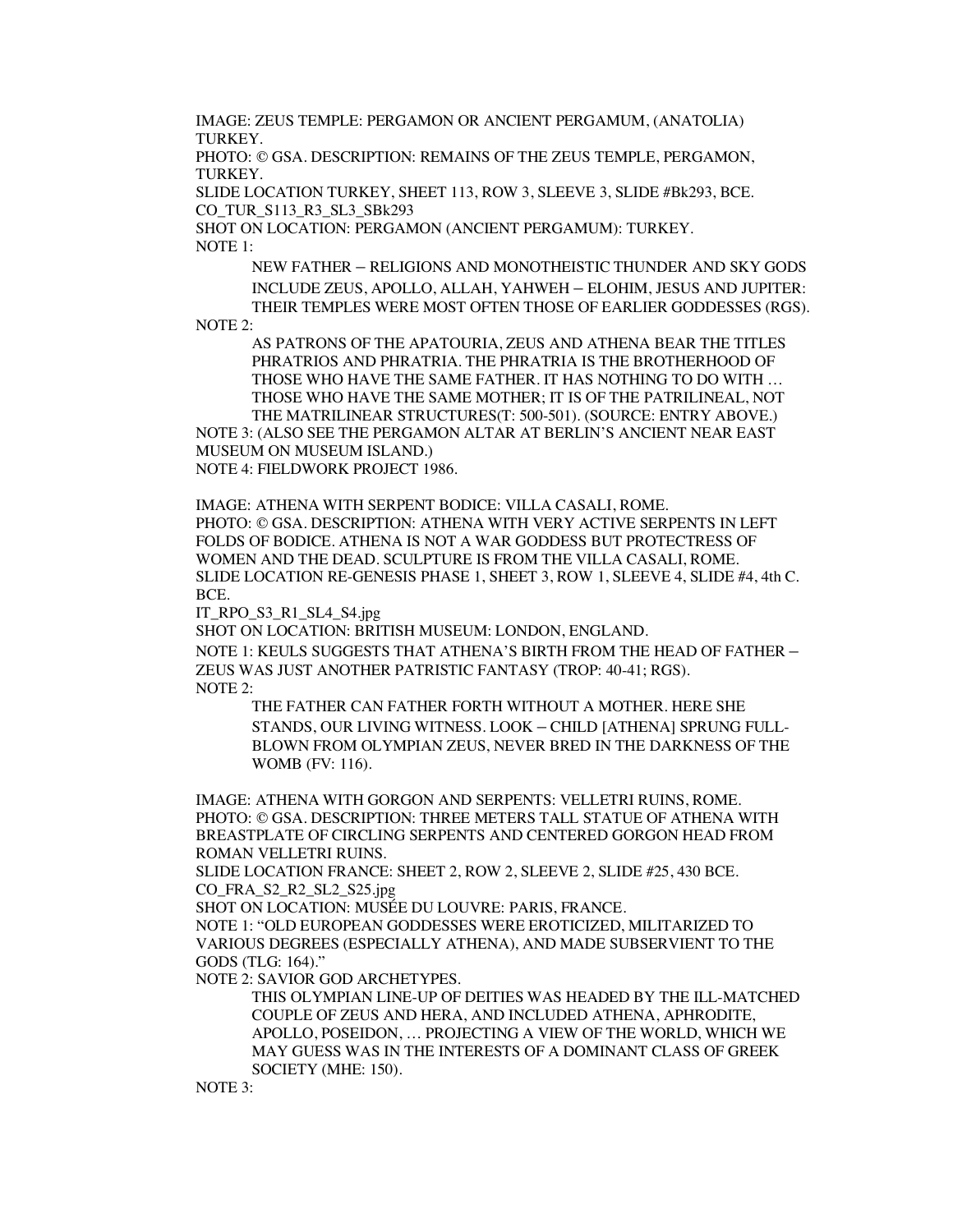THE FATHER CAN FATHER FORTH WITHOUT A MOTHER. HERE SHE STANDS, OUR LIVING WITNESS. LOOK – CHILD [ATHENA] SPRUNG FULL-BLOWN FROM OLYMPIAN ZEUS, NEVER BRED IN THE DARKNESS OF THE WOMB (FV: 116).

NOTE 4: FIELDWORK PROJECT 1998.

IMAGE: BUST OF GREEK GOD APOLLO.

PHOTO: © GSA. DESCRIPTION: MARBLE HEAD OF GREEK GOD APOLLO BASED ON LOST ORIGINAL.

SLIDE LOCATION RE-GENESIS PHASE 1, SHEET 2, ROW 1, SLEEVE 5, SLIDE #6, BCE. IT\_RPO\_S2\_R1\_SL5\_S6.jpg

SHOT ON LOCATION: BRITISH MUSEUM: LONDON, ENGLAND. NOTE 1:

NEW FATHER – RELIGIONS AND MONOTHEISTIC THUNDER AND SKY GODS

NCLUDE ZEUS, APOLLO, ALLAH, YAHWEH – ELOHIM, JESUS AND JUPITER: THEIR TEMPLES WERE MOST OFTEN THOSE OF EARLIER GODDESSES (RGS) NOTE 2: "APOLLO IS READY WITH HIS ANSWER: '*THIS TOO I TELL YOU, MARK HOW PLAIN MY SPEECH, THE MOTHER IS NO PARENT OF HER CHILD* (T: 500-501).'" (SOURCE: ENTRY ABOVE.)

NOTE 3: FIELDWORK PROJECT 1998.

IMAGE: MARBLE BUST OF GREEK GOD APOLLO AT CARACALLA: ROME, ITALY. PHOTO: © GSA. DESCRIPTION: MARBLE HEAD OF GREEK GOD APOLLO BASED ON LOST ORIGINAL FROM BATHS OF CARACALLA, ROME.

SLIDE LOCATION RE-GENESIS PHASE 1, SHEET 1, ROW 1, SLEEVE 3, SLIDE #11,  $3 - 2$ <sup>n</sup> c. BCE.

IT\_RPO\_S1\_R1\_SL3\_S11.jpg

SHOT ON LOCATION: BRITISH MUSEUM: LONDON, ENGLAND. NOTE 1:

NEW FATHER – RELIGIONS AND MONOTHEISTIC THUNDER AND SKY GODS INCLUDE ZEUS, APOLLO, ALLAH, YAHWEH – ELOHIM, JESUS AND JUPITER: THEIR TEMPLES WERE MOST OFTEN THOSE OF EARLIER GODDESSES (RGS). NOTE 2: FIELDWORK PROJECT 1998.

IMAGE: HERA'S SANCTUARY/GYMNASIUM: PERGAMON OR ANCIENT PERGAMUM, (ANATOLIA) TURKEY.

PHOTO: © GSA. DESCRIPTION: REMAINS OF THE HERA SANCTUARY AND GYMNASIUM, PERGAMON, (ANATOLIA) TURKEY.

SLIDE LOCATION *RE-GENESIS* PHASE 2, SHEET 3, ROW 4, SLEEVE 1, SLIDE #Bk304, IT\_RPT\_S3\_R4\_SL1\_SBk304.jpg

SHOT ON LOCATION: HERA'S SANCTUARY/GYMNASIUM: PERGAMON OR ANCIENT PERGAMUM, (ANATOLIA) TURKEY.

NOTE 1:

AT PERGAMON (ANCIENT PERGAMUM), IN ANATOLIA, A GYMNASIUM THAT SUGGESTS SIMILAR OLYMPIC SPORTS FOR YOUNG GIRLS AS PLAYED AT OLYMPIA ON HERIA WHEN LITTLE GIRLS CELEBRATED AND COMPETED IN SPORTS INCLUDING FOOT RACES. (THESE OLYMPICS OCCURRED EVERY FOUR YEARS) (LG: 86: RGS).

NOTE 2: FIELDWORK PROJECT 1986.

IMAGE: GIRLS GYMNASTICS AND RACES: PIAZZA ARMERINA, SICILY. PHOTO: © GSA. DESCRIPTION: MOSAIC OF BIKINI GIRLS COMPETING IN GYMNASTICS AND RACES FROM THE BRAURON SANCTUARY, PIAZZA ARMERINA, SICILY.

SLIDE LOCATION SICILY, SHEET 11, ROW 1, SLEEVE 3, SLIDE #8, BCE.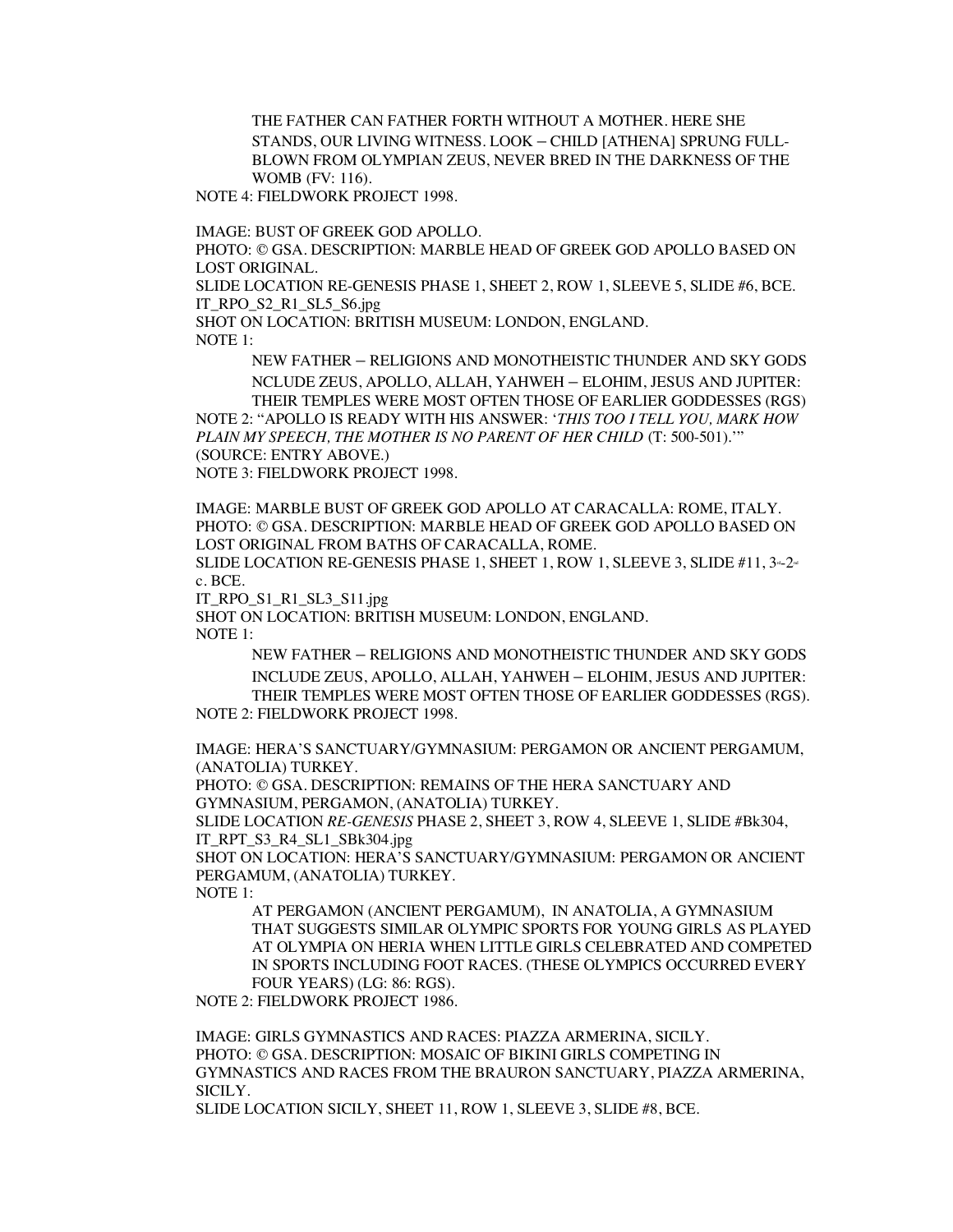CU\_SIC\_S11\_R1\_SL3\_S8

SHOT ON LOCATION: GIRLS GYMNASTICS: PIAZZA ARMERINA, SICILY. NOTE 1:

> AT PERGAMON OR ANCIENT PERGAMUM IN ANATOLIA, A GYMNASIUM THAT SUGGESTS SIMILAR OLYMPIC SPORTS FOR YOUNG GIRLS AS PLAYED AT OLYMPIA ON HERIA WHEN LITTLE GIRLS CELEBRATED AND COMPETED IN SPORTS INCLUDING FOOT RACES. (THESE OLYMPICS OCCURRED EVERY FOUR YEARS) (LG: 86: RGS).

NOTE 2: FIELDWORK 1998.

IMAGE: CATHEDRA DEITY ASHDODA: ASHDOD, PALESTINE.

PHOTO: © GSA. DESCRIPTION: LONG-NECKED CATHEDRA ASHDODA FIGURE WITH HORIZONTAL BANDS, ARMLESS TORSO, MODELED BREASTS, FLAT HEADDRESS, TRIANGLES, AND A CHAIR BASE SIMILAR TO AN OFFERING TABLE. (PS: 153, 155.) SLIDE LOCATION RE-GENESIS PHASE 2, SHEET 4, ROW 1, SLEEVE 2, SLIDE #8, 1200 BCE.

IT\_RPT\_S4\_R1\_SL2\_S8.jpg

SHOT ON LOCATION: FRAUEN WOMEN'S MUSEUM: WIESBADEN, GERMANY. NOTE 1: ASHDODA IS A CATHEDRA DEITY.

> *'CATHEDRA* IS DEFINED AS THE OFFICIAL CHAIR OR THRONE OF ONE IN A POSITION OF PROMINENCE' AND [THEREFORE] REFERENCED AS A CATHEDRA GODDESS (RGS: 29) (RGS: 7100-6300, CATHEDRA GODDESS OF THE BEASTS, ÇATAL HÜYÜK).

NOTE 2: AN ICONOGRAPHIC INTERPRETATION OF GODDESS ASHDODA INCLUDES HIEROS GAMOS. (APL: 2-23-1999.) (TO SCALE PROTOTYPE: ORIGINAL IN ISRAEL MUSEUM, JERUSALEM, ISRAEL.)

NOTE 3: "THE HIEROS GAMOS FROM WHENCE A ROYAL SOVEREIGN GETS HIS [OR HER] POWER AND THIS IS THE GODDESS HERSELF (APL: 2-23-1999)."

NOTE 4: "STYLISTICALLY THIS FIGURE RETAINS MYCENAEAN TRADITIONS (ALB: 324, FIG. 8.15)."

NOTE 5: FIELDWORK PROJECT.

IMAGE: KORE/PERSEPHONE: SMYRNA, (ANATOLIA) TURKEY. PHOTO: © GSA. DESCRIPTION: LIFE SIZE MARBLE STATUE OF KORE/PERSEPHONE FROM ANCIENT SMYRNA NAMED AFTER AMAZON QUEEN SMYRNA. SLIDE LOCATION RE-GENESIS PHASE 2, SHEET 2, ROW 1, SLEEVE 4, SLIDE #Bj258, 630-620 BCE.

IT\_RPT\_S2\_R1\_SL4\_SBj258.jpg

SHOT ON LOCATION: IZMIR ARCHAEOLOGICAL MUSEUM: IZMIR, TURKEY. NOTE 1: THE STATUE OF HERA AT SAMOS (ANCIENT PARTHENOS) IS STYLISTICALLY THE SAME AS KORE FROM ANCIENT SMYRNA (ANATOLIA) NAMED AFTER AMAZON QUEEN SMYRNA (PSGR: 316; RGS). (SOURCE: ENTRY ABOVE.)

NOTE 2: IZMIR IS MODERN-DAY SMYRNA. NOTE 3: FIELDWORK PROJECT 1986.

IMAGE: GODDESS WITH SUN RAYS AND MOON: PERGE, (ANATOLIA) TURKEY. PHOTO: © GSA. DESCRIPTION: EXAMPLE OF STANDING SUN AND MOON GODDESS HOLDING A SERPENT: PERGE, (ANATOLIA) TURKEY. (NO MUSEUM SIGNAGE.) SLIDE LOCATION TURKEY, SHEET 86, ROW 4, SLEEVE 2, SLIDE #Bd 60, BCE. CO\_TUR\_S86\_R4\_SL2\_SBd60

SHOT ON LOCATION: ANTALYA MUSEUM: ANTALYA, (ANATOLIA) TURKEY. NOTE 1: EXAMPLE OF A SUN GODDESS SUCH AS ANAHITA WITH SUN RAYS SURROUNDING HER HEAD. (WM: 49.) (SOURCE: ENTRY ABOVE)